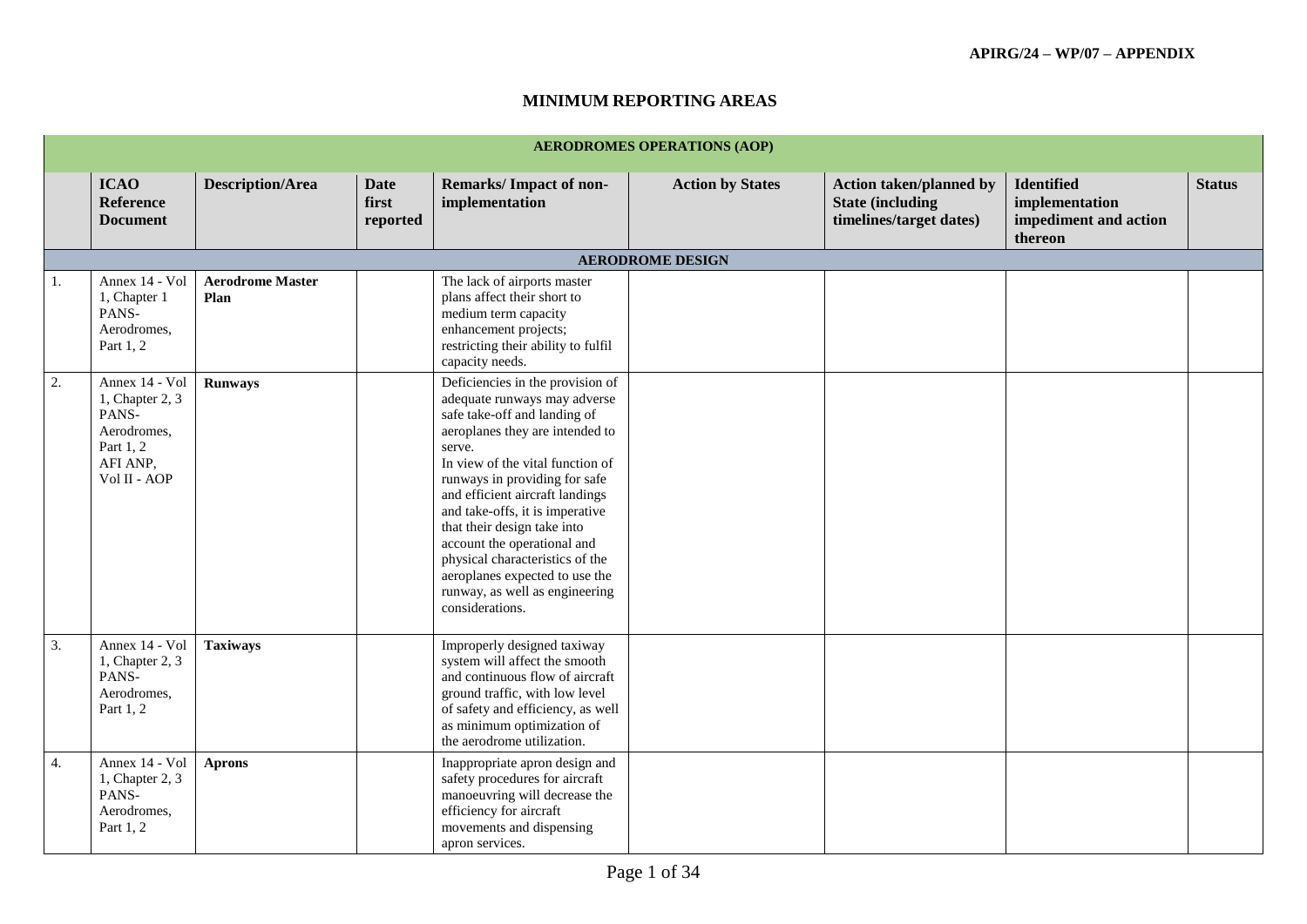|    |                                                                                                          |                              |                                  |                                                                                                                                                                                                                                                                                                                           | <b>AERODROMES OPERATIONS (AOP)</b> |                                                                                       |                                                                         |               |
|----|----------------------------------------------------------------------------------------------------------|------------------------------|----------------------------------|---------------------------------------------------------------------------------------------------------------------------------------------------------------------------------------------------------------------------------------------------------------------------------------------------------------------------|------------------------------------|---------------------------------------------------------------------------------------|-------------------------------------------------------------------------|---------------|
|    | <b>ICAO</b><br>Reference<br><b>Document</b>                                                              | <b>Description/Area</b>      | <b>Date</b><br>first<br>reported | <b>Remarks/Impact of non-</b><br>implementation                                                                                                                                                                                                                                                                           | <b>Action by States</b>            | <b>Action taken/planned by</b><br><b>State (including)</b><br>timelines/target dates) | <b>Identified</b><br>implementation<br>impediment and action<br>thereon | <b>Status</b> |
| 5. | Annex 14 - Vol<br>1, Chapter 2, 5,<br>6, 7<br>PANS-<br>Aerodromes,<br>Part 1<br>AFI ANP,<br>Vol II - AOP | <b>Visual Aids</b>           |                                  | Lack of appropriate visual aids<br>affects the safety and<br>operational efficiency of<br>aircraft and vehicle<br>movements. These aids are<br>essential to ensure that the cues<br>that they provide are available<br>in all circumstances.                                                                              |                                    |                                                                                       |                                                                         |               |
| 6. | Annex 10 - Vol<br>1, Chapter 3                                                                           | <b>Radio Navigation Aids</b> |                                  | Radio Navigation Aids<br>contribute to the safety and<br>operational efficiency of<br>aircrafts. Lack of maintenance<br>of zones surrounding these aids<br>and the presence of obstacles<br>will affect the cues that they<br>provide with negative impacts<br>on aeroplanes take-off and<br>landing.                     |                                    |                                                                                       |                                                                         |               |
| 7. | Annex 14 - Vol<br>1, Chapter 8<br>PANS-<br>Aerodromes,<br>Part 1<br>AFI ANP,<br>Vol II - AOP             | <b>Electrical Systems</b>    |                                  | Lack of appropriate electrical<br>systems affects air navigation<br>facilities and the safety and<br>operational efficiency of<br>aircraft and vehicle<br>movements. The design and<br>good maintenance of these aids<br>is essential to ensure that the<br>cues that they provide are<br>available in all circumstances. |                                    |                                                                                       |                                                                         |               |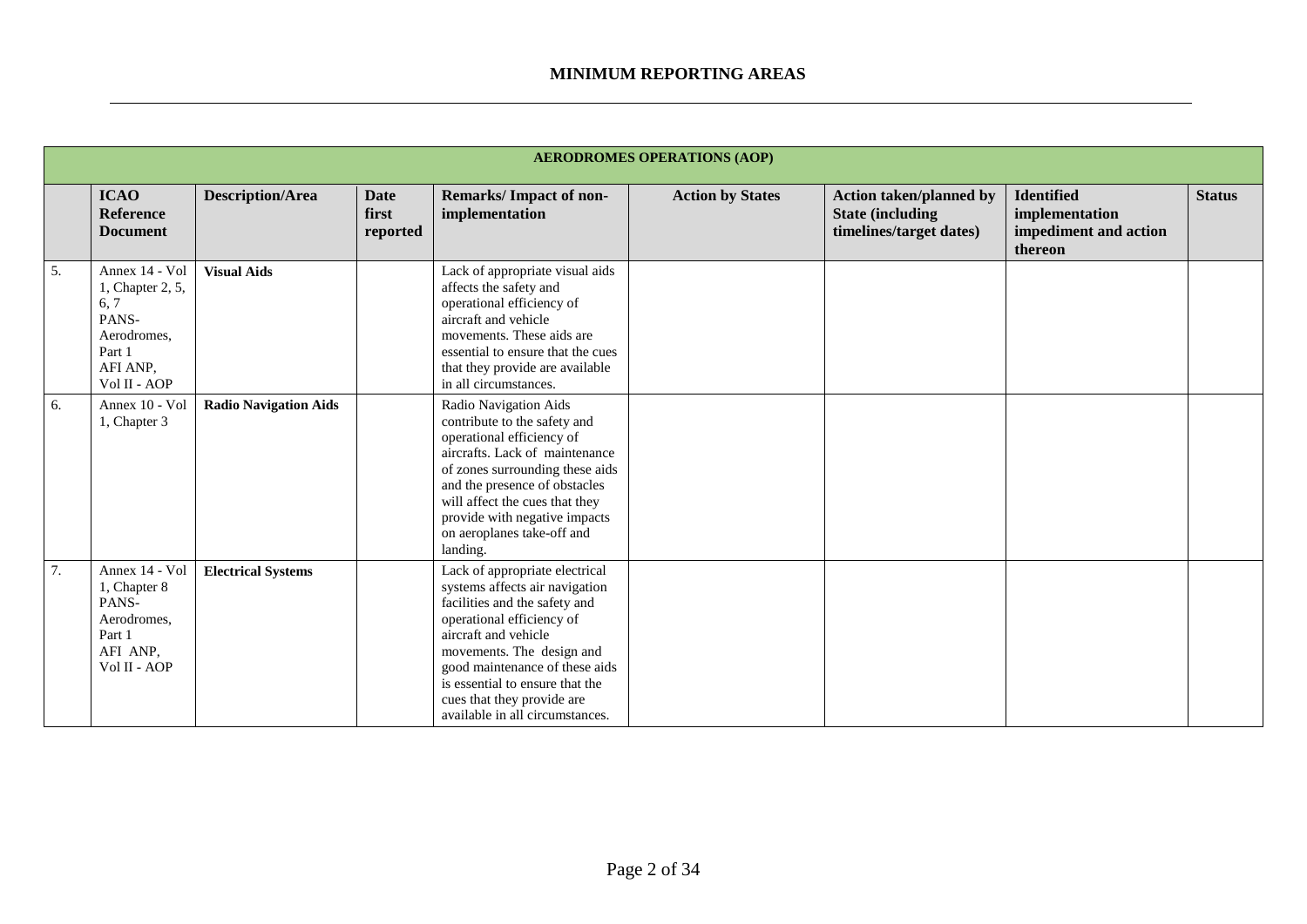|     | <b>AERODROMES OPERATIONS (AOP)</b>                                                              |                           |                                  |                                                                                                                                                                                                                                                                                                                                    |                             |                                                                                       |                                                                         |               |  |  |
|-----|-------------------------------------------------------------------------------------------------|---------------------------|----------------------------------|------------------------------------------------------------------------------------------------------------------------------------------------------------------------------------------------------------------------------------------------------------------------------------------------------------------------------------|-----------------------------|---------------------------------------------------------------------------------------|-------------------------------------------------------------------------|---------------|--|--|
|     | <b>ICAO</b><br>Reference<br><b>Document</b>                                                     | <b>Description/Area</b>   | <b>Date</b><br>first<br>reported | Remarks/Impact of non-<br>implementation                                                                                                                                                                                                                                                                                           | <b>Action by States</b>     | <b>Action taken/planned by</b><br><b>State (including)</b><br>timelines/target dates) | <b>Identified</b><br>implementation<br>impediment and action<br>thereon | <b>Status</b> |  |  |
| 8.  | Annex 14 - Vol<br>1, Chapter 1                                                                  | <b>Terminals</b>          |                                  | The lack of integration of<br>international civil aviation<br>security measures in the<br>architectural and infrastructure<br>designs and construction of<br>new facilities and alterations to<br>existing facilities at an<br>aerodrome would negatively<br>affect optimization of<br>implementation of security<br>requirements. |                             |                                                                                       |                                                                         |               |  |  |
| 9.  | Annex 14 - Vol<br>1, Chapter 9<br>PANS-<br>Aerodromes,<br>Part 1                                | Fencing                   |                                  | Lack of fences on an<br>aerodrome could lead to the<br>entrance to the movement area<br>of animals large enough to be a<br>hazard to aircraft.                                                                                                                                                                                     |                             |                                                                                       |                                                                         |               |  |  |
|     |                                                                                                 |                           |                                  |                                                                                                                                                                                                                                                                                                                                    | <b>AERODROME OPERATIONS</b> |                                                                                       |                                                                         |               |  |  |
| 10. | Annex 14 - Vol<br>1, Chapter 2<br>PANS-<br>Aerodromes,<br>Part 1, 2<br>AFI ANP, Vol<br>II - AOP | <b>Aerodrome Data</b>     |                                  | The lack of determination and<br>reporting of aerodrome related<br>aeronautical data in accordance<br>with the accuracy and integrity<br>classification shall negatively<br>affect the needs of the end<br>users of aeronautical data, and<br>hence the safety of operations.                                                      |                             |                                                                                       |                                                                         |               |  |  |
| 11. | Annex 14 - Vol<br>1, Chapter 9<br>PANS-<br>Aerodromes,<br>Part 1                                | <b>Emergency planning</b> |                                  | Lack of adequate and effective<br>emergency planning can<br>seriously affect the<br>management of an emergency,<br>particularly in respect of saving<br>lives and maintaining aircraft<br>operations.                                                                                                                              |                             |                                                                                       |                                                                         |               |  |  |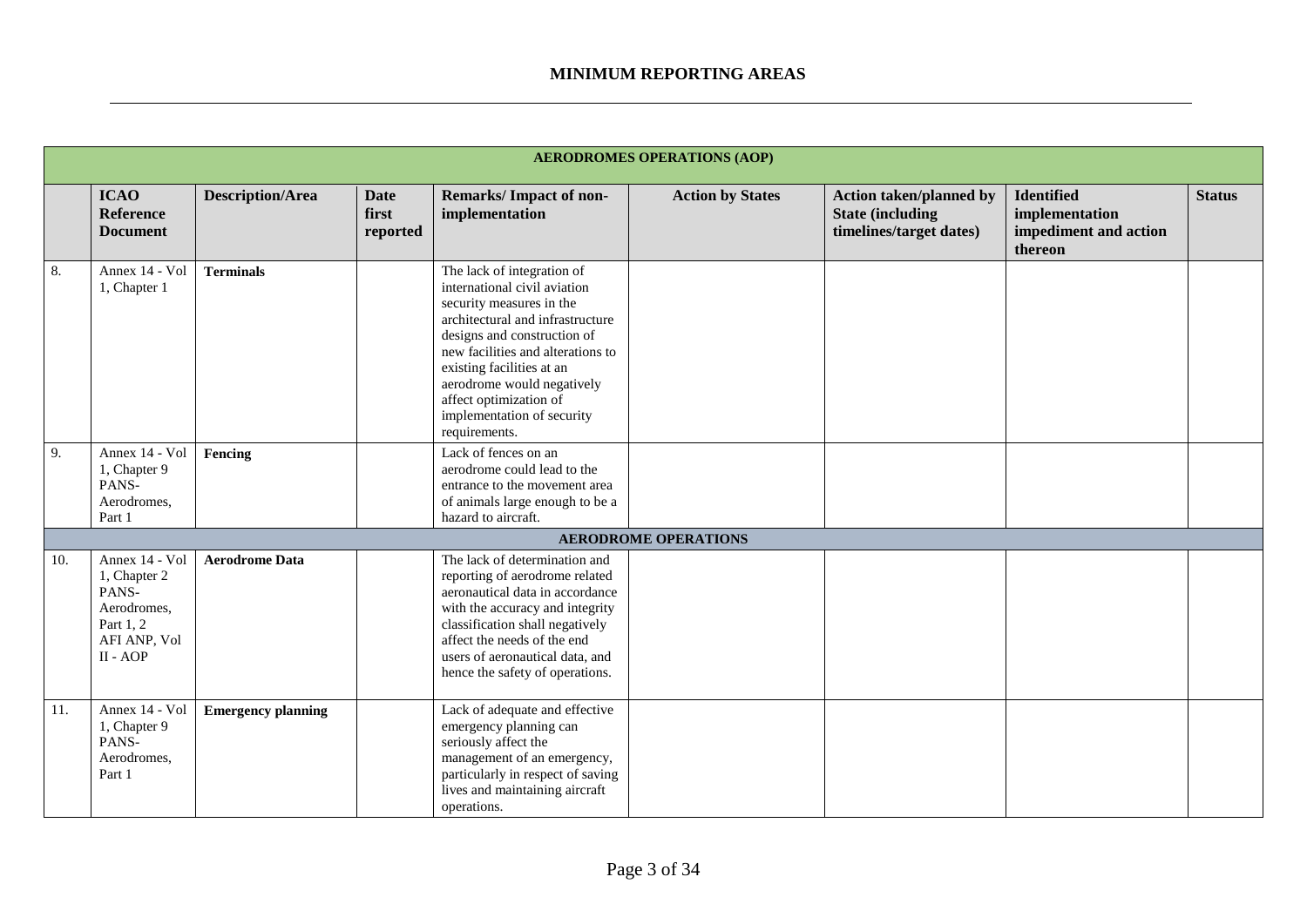|     |                                                                                                 |                                            |                                  |                                                                                                                                                                                                                                                                                                                                                    | <b>AERODROMES OPERATIONS (AOP)</b> |                                                                                      |                                                                         |               |
|-----|-------------------------------------------------------------------------------------------------|--------------------------------------------|----------------------------------|----------------------------------------------------------------------------------------------------------------------------------------------------------------------------------------------------------------------------------------------------------------------------------------------------------------------------------------------------|------------------------------------|--------------------------------------------------------------------------------------|-------------------------------------------------------------------------|---------------|
|     | <b>ICAO</b><br><b>Reference</b><br><b>Document</b>                                              | <b>Description/Area</b>                    | <b>Date</b><br>first<br>reported | <b>Remarks/Impact of non-</b><br>implementation                                                                                                                                                                                                                                                                                                    | <b>Action by States</b>            | <b>Action taken/planned by</b><br><b>State (including</b><br>timelines/target dates) | <b>Identified</b><br>implementation<br>impediment and action<br>thereon | <b>Status</b> |
| 12. | Annex 14 - Vol<br>1, Chapter 2, 9<br>PANS-<br>Aerodromes,<br>Part 1<br>AFI ANP,<br>Vol II - AOP | <b>Rescue and Firefighting</b>             |                                  | Lack of adequate and effective<br>rescue and firefighting service<br>can endanger an aircraft<br>involved in an emergency<br>operation, including affecting<br>capabilities to save lives in the<br>event of an aircraft accident or<br>incident occurring at, or in the<br>immediate vicinity of an<br>aerodrome                                  |                                    |                                                                                      |                                                                         |               |
| 13. | Annex 14 - Vol<br>1, Chapter 2, 9<br>PANS-<br>Aerodromes,<br>Part 1                             | <b>Disable Aircraft</b><br>Removal         |                                  | Lack of adequate and effective<br>disabled aircraft removal plans<br>can interfere with normal<br>activity of an aerodrome by<br>reducing the aerodrome<br>capacity whenever there is an<br>incident including but not<br>limited to runway and taxiway<br>closures which would reduce<br>arrivals, departures and restrict<br>aircraft movements. |                                    |                                                                                      |                                                                         |               |
| 14. | Annex 14 - Vol<br>1, Chapter 9<br>PANS-<br>Aerodromes.<br>Part 1                                | <b>Wildlife Strike Hazard</b><br>Reduction |                                  | Lack of measures (successful<br>bird/wildlife control<br>programme) on an airport and<br>in its vicinity to minimize the<br>likelihood of collisions<br>between wildlife and aircraft<br>will increase the risk to aircraft<br>operations                                                                                                          |                                    |                                                                                      |                                                                         |               |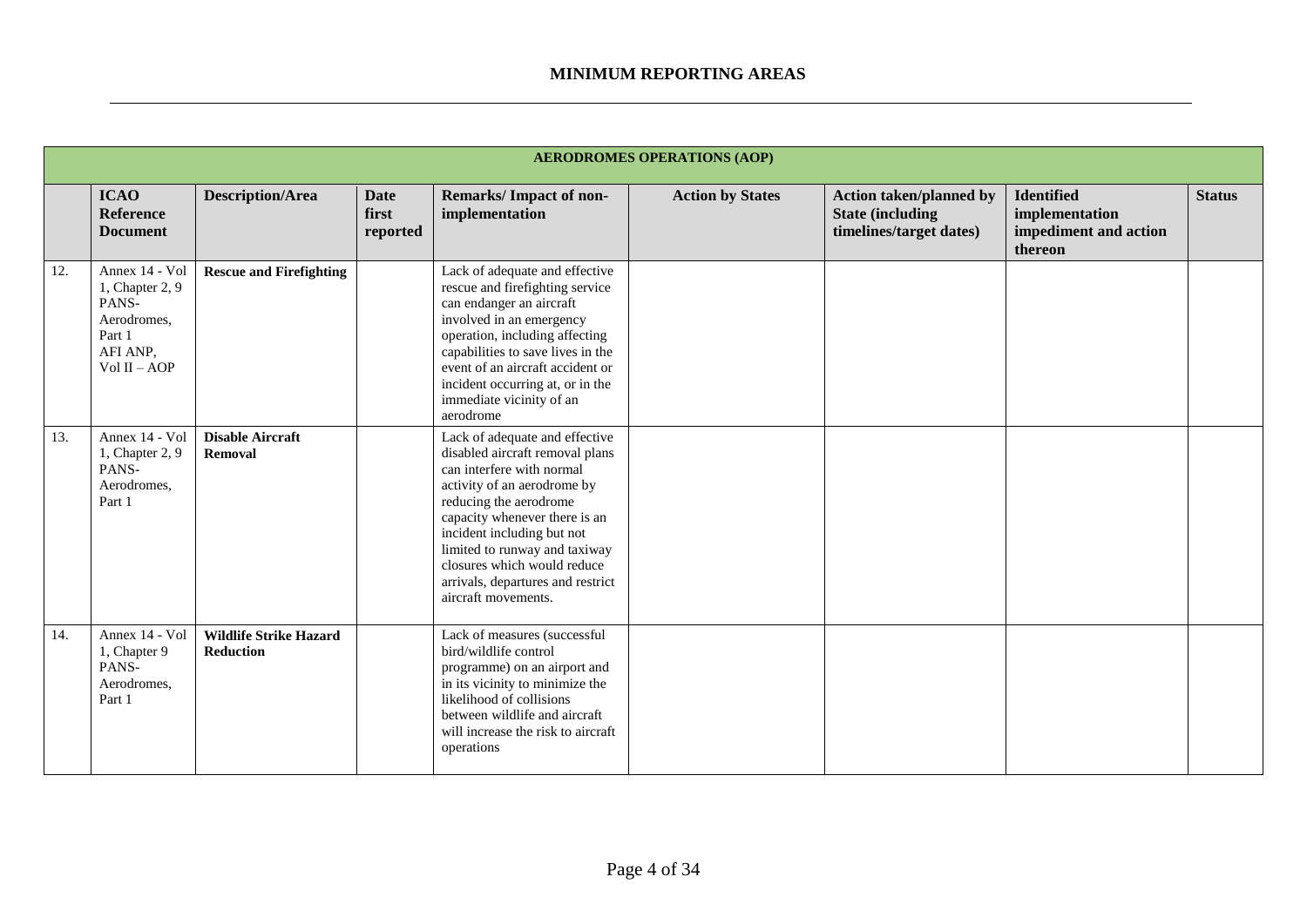|     | <b>AERODROMES OPERATIONS (AOP)</b>                                  |                                        |                                  |                                                                                                                                                                                                                                                                                                                                                                                                                                                                                                                                                                                                                    |                         |                                                                                       |                                                                         |               |  |  |
|-----|---------------------------------------------------------------------|----------------------------------------|----------------------------------|--------------------------------------------------------------------------------------------------------------------------------------------------------------------------------------------------------------------------------------------------------------------------------------------------------------------------------------------------------------------------------------------------------------------------------------------------------------------------------------------------------------------------------------------------------------------------------------------------------------------|-------------------------|---------------------------------------------------------------------------------------|-------------------------------------------------------------------------|---------------|--|--|
|     | <b>ICAO</b><br><b>Reference</b><br><b>Document</b>                  | <b>Description/Area</b>                | <b>Date</b><br>first<br>reported | Remarks/Impact of non-<br>implementation                                                                                                                                                                                                                                                                                                                                                                                                                                                                                                                                                                           | <b>Action by States</b> | <b>Action taken/planned by</b><br><b>State (including)</b><br>timelines/target dates) | <b>Identified</b><br>implementation<br>impediment and action<br>thereon | <b>Status</b> |  |  |
| 15. | Annex 14 - Vol<br>1, Chapter 2, 9<br>PANS-<br>Aerodromes,<br>Part 1 | <b>Operational Area</b><br>Management  |                                  | Lack of appropriate airport<br>operational services will affect<br>the safety and efficiency of<br>aircrafts operations.                                                                                                                                                                                                                                                                                                                                                                                                                                                                                           |                         |                                                                                       |                                                                         |               |  |  |
| 16. | Annex 14 - Vol<br>1, Chapter 9                                      | <b>Ground Servicing of</b><br>Aircraft |                                  | Lack of adequate Ground<br>Servicing of Aircraft will affect<br>the safety and efficiency of<br>aircrafts operations.                                                                                                                                                                                                                                                                                                                                                                                                                                                                                              |                         |                                                                                       |                                                                         |               |  |  |
| 17. | Annex 14 - Vol<br>1, Chapter 4, 6<br>PANS-<br>Aerodromes,<br>Part 1 | <b>Control of obstacles</b>            |                                  | Lack of define airspace free<br>from obstacles around<br>aerodromes will prevent the<br>intended aeroplane operations<br>at the aerodromes to be<br>conducted safely, leading to the<br>aerodromes from becoming<br>unusable by the growth of<br>obstacles around the<br>aerodromes. Objects which<br>penetrate the obstacle<br>limitation surfaces may in<br>certain circumstances cause an<br>increase in the obstacle<br>clearance altitude/height for an<br>instrument approach procedure<br>or any associated visual<br>circling procedure or have<br>other operational impact on<br>flight procedure design. |                         |                                                                                       |                                                                         |               |  |  |
| 18. | Annex 14 - Vol<br>1, Chapter 10<br>PANS-<br>Aerodromes,<br>Part 1   | Aerodrome<br><b>Maintenance</b>        |                                  | The lack of effective<br>aerodrome maintenance<br>programmes can impair the<br>safety, regularity and efficiency<br>of air navigation.                                                                                                                                                                                                                                                                                                                                                                                                                                                                             |                         |                                                                                       |                                                                         |               |  |  |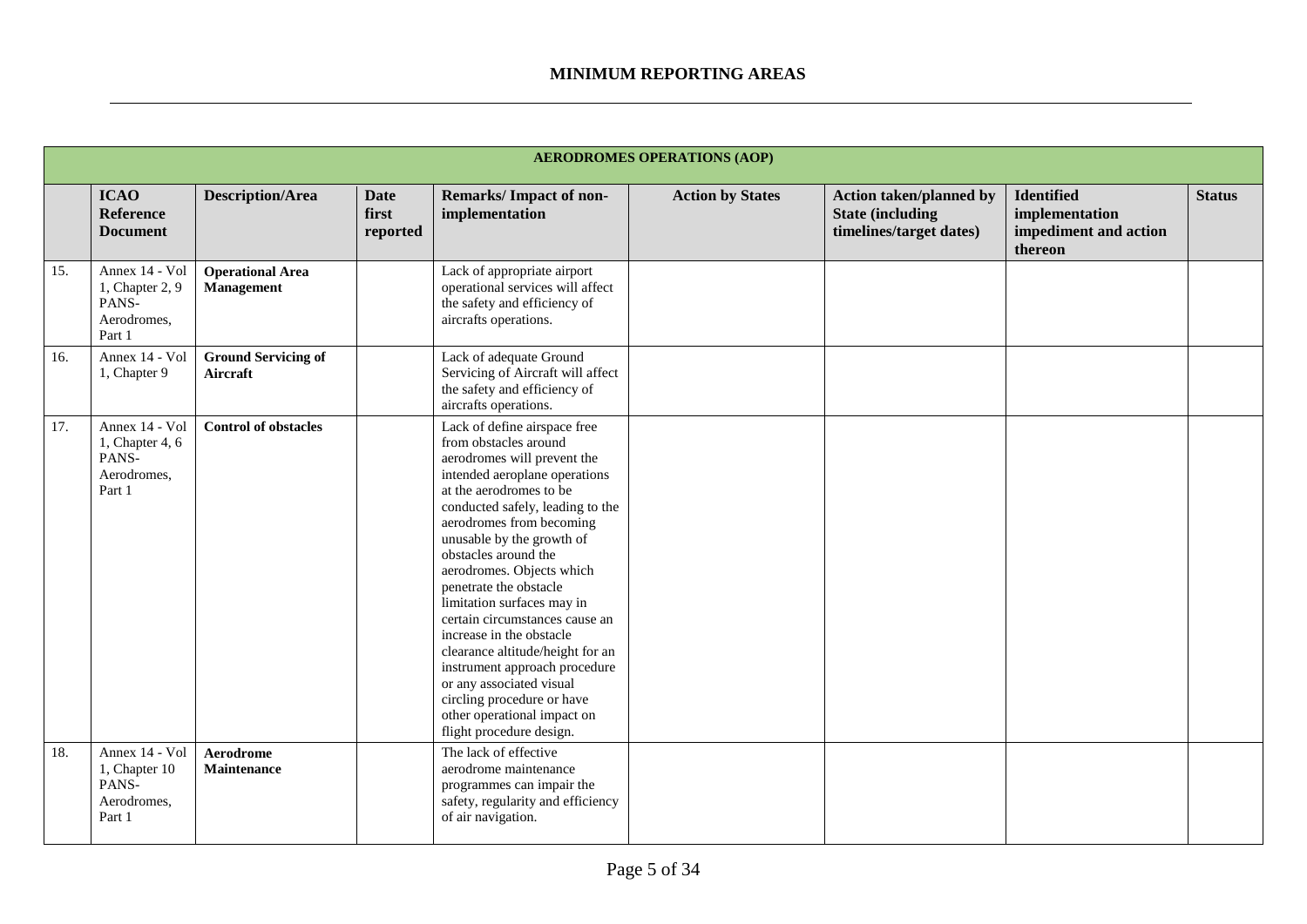|     | <b>AERODROMES OPERATIONS (AOP)</b>                                           |                                                      |                                  |                                                                                                                                                                                                                                                                                         |                                |                                                                                      |                                                                         |               |  |  |
|-----|------------------------------------------------------------------------------|------------------------------------------------------|----------------------------------|-----------------------------------------------------------------------------------------------------------------------------------------------------------------------------------------------------------------------------------------------------------------------------------------|--------------------------------|--------------------------------------------------------------------------------------|-------------------------------------------------------------------------|---------------|--|--|
|     | <b>ICAO</b><br><b>Reference</b><br><b>Document</b>                           | <b>Description/Area</b>                              | <b>Date</b><br>first<br>reported | <b>Remarks/Impact of non-</b><br>implementation                                                                                                                                                                                                                                         | <b>Action by States</b>        | <b>Action taken/planned by</b><br><b>State (including</b><br>timelines/target dates) | <b>Identified</b><br>implementation<br>impediment and action<br>thereon | <b>Status</b> |  |  |
| 19. | Annex 14 - Vol<br>1, Chapter 1<br>PANS-<br>Aerodromes,<br>Part 1             | <b>Safety Management</b>                             |                                  | Inadequate SMS<br>implementation will affect the<br>proactively mitigate safety<br>risks before they result in<br>aviation accidents/incidents,<br>and negatively impact<br>operational efficiencies.                                                                                   |                                |                                                                                      |                                                                         |               |  |  |
|     |                                                                              |                                                      |                                  |                                                                                                                                                                                                                                                                                         | <b>AERODROME CERTIFICATION</b> |                                                                                      |                                                                         |               |  |  |
| 20. | Annex 14 - Vol<br>1, Chapter 1 to<br>10<br>PANS-<br>Aerodromes,<br>Part 1, 2 | <b>Aerodrome</b><br><b>Certification</b>             |                                  | Lack of certification of an<br>aerodrome signifies to aircraft<br>operators and other<br>organizations operating on the<br>aerodrome that, the aerodrome<br>does not meet the specifications<br>regarding the facility and its<br>operation.                                            |                                |                                                                                      |                                                                         |               |  |  |
| 21. | PANS-<br>Aerodromes,<br>Part 1                                               | Safety assessments and<br>Aerodrome<br>Compatibility |                                  | Inadequate safety assessments<br>and aerodrome compatibility<br>assurance will impair safe<br>aeroplane operations with<br>regard to aerodrome<br>infrastructure and operations,<br>when an aerodrome<br>accommodates an aeroplane<br>that exceeds its certificated<br>characteristics. |                                |                                                                                      |                                                                         |               |  |  |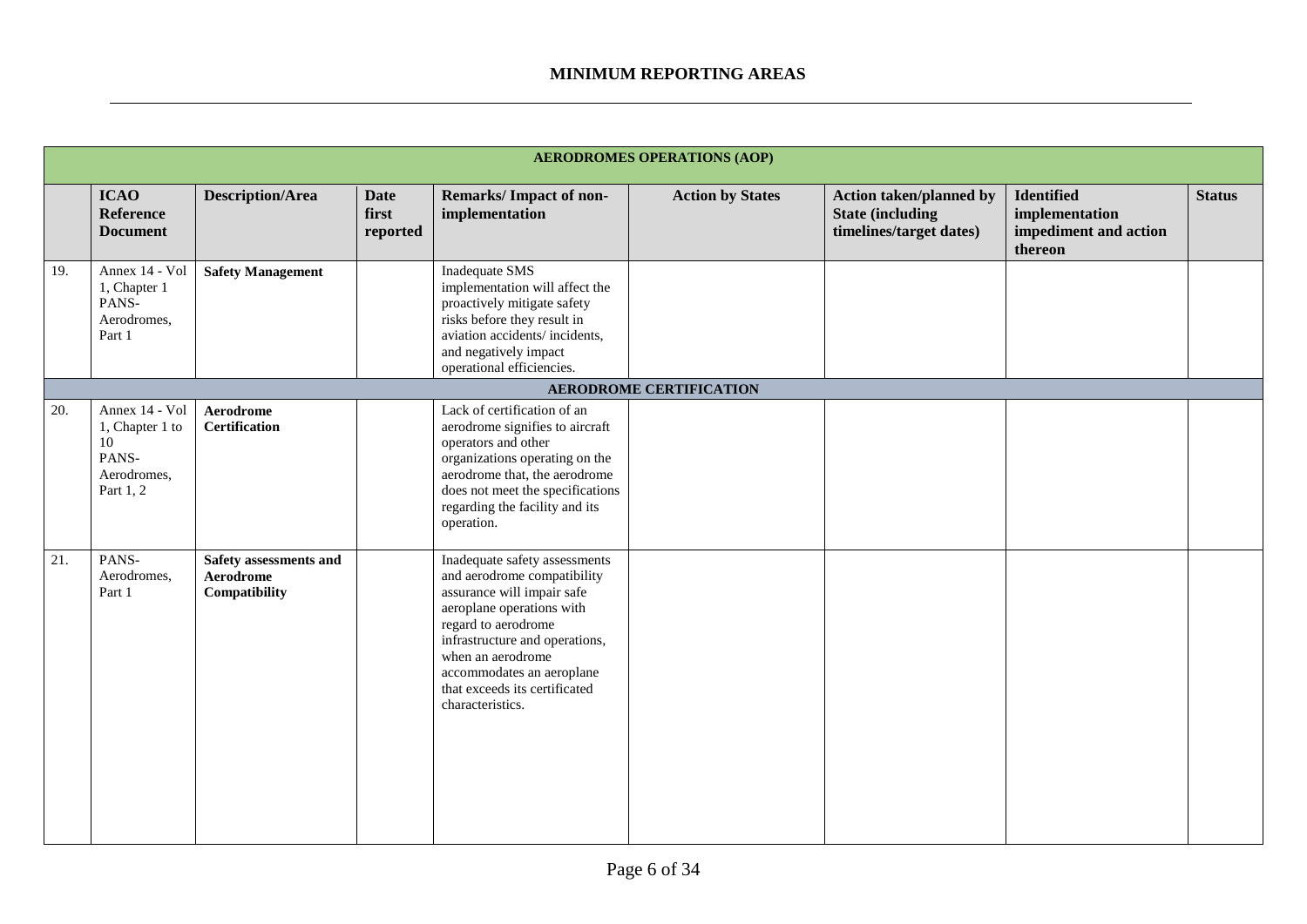|     |                                                    |                         |                                  |                                                                                                                                                                                                                                                                                                                                | <b>AERODROMES OPERATIONS (AOP)</b> |                                                                                       |                                                                         |               |  |  |
|-----|----------------------------------------------------|-------------------------|----------------------------------|--------------------------------------------------------------------------------------------------------------------------------------------------------------------------------------------------------------------------------------------------------------------------------------------------------------------------------|------------------------------------|---------------------------------------------------------------------------------------|-------------------------------------------------------------------------|---------------|--|--|
|     | <b>ICAO</b><br><b>Reference</b><br><b>Document</b> | <b>Description/Area</b> | <b>Date</b><br>first<br>reported | <b>Remarks/Impact of non-</b><br>implementation                                                                                                                                                                                                                                                                                | <b>Action by States</b>            | <b>Action taken/planned by</b><br><b>State (including)</b><br>timelines/target dates) | <b>Identified</b><br>implementation<br>impediment and action<br>thereon | <b>Status</b> |  |  |
|     | <b>ASBU MODULES</b>                                |                         |                                  |                                                                                                                                                                                                                                                                                                                                |                                    |                                                                                       |                                                                         |               |  |  |
| 22. | [APIRG Conc.<br>19/06]<br>AFI eANP                 | <b>B0-ACDM</b>          |                                  | Inadequate collaborative<br>decision making (the way<br>operational partners at airports<br>work together by means of an<br>airport collaborative<br>information sharing platform<br>and procedures as a base for A-<br>CDM implementation), will<br>reduce Airport operational<br>improvements.                               |                                    |                                                                                       |                                                                         |               |  |  |
| 23. | [APIRG Conc.<br>19/06]<br>AFI eANP                 | <b>B1-ACDM</b>          |                                  | Inadequate collaborative<br>decision making (the way<br>operational partners at airports<br>work together), will impair<br>Airport and ATM operational<br>improvements through. This<br>entails implementing<br>collaborative airport operations<br>planning (AOP) and where<br>needed an airport operations<br>centre (APOC). |                                    |                                                                                       |                                                                         |               |  |  |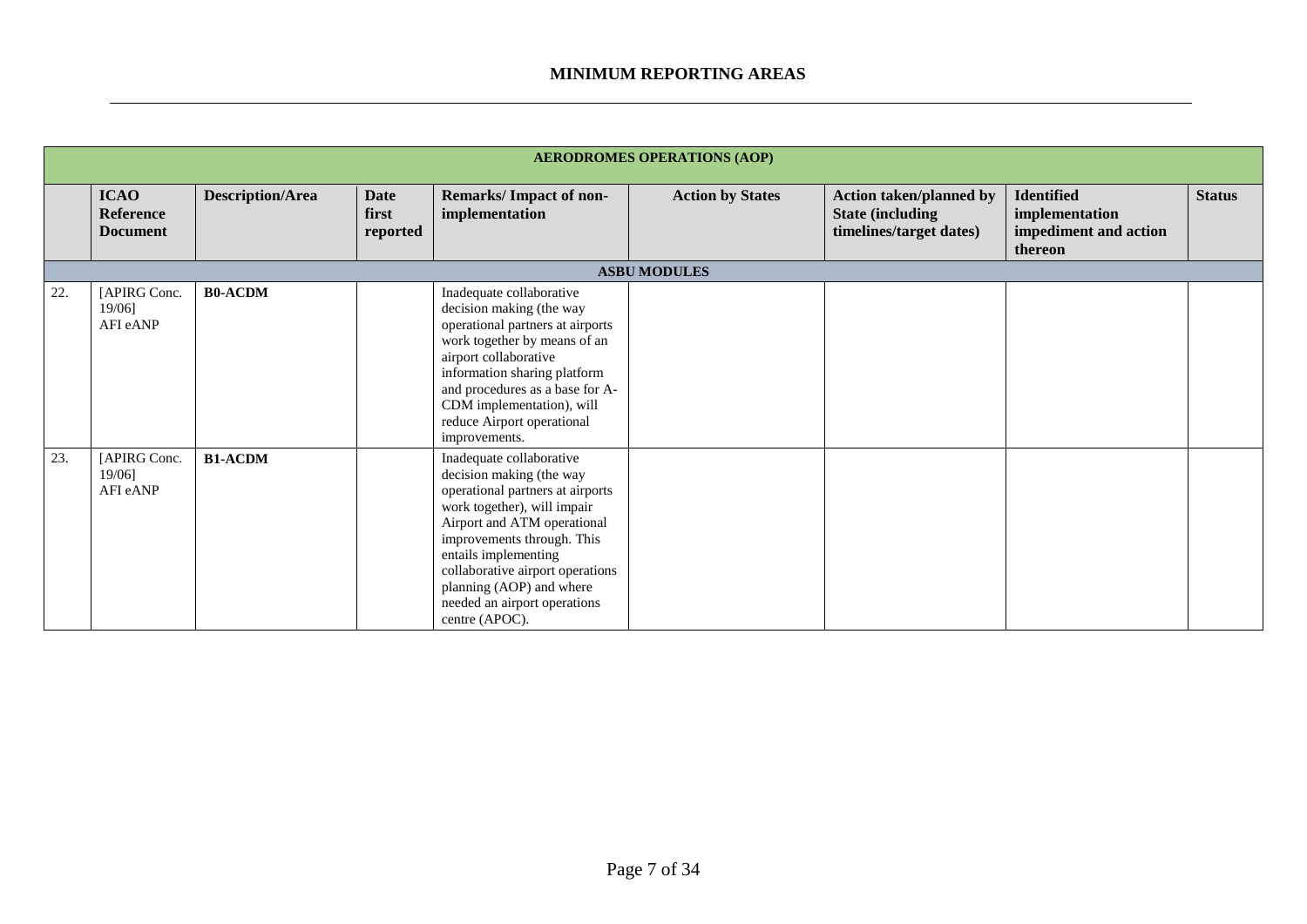|     | <b>AIR TRAFFIC MANAGEMENT (ATM)</b>                                         |                                                                                        |                        |                                                                                                                                                                                                               |                                                    |                                                                                      |                                                                         |               |  |  |
|-----|-----------------------------------------------------------------------------|----------------------------------------------------------------------------------------|------------------------|---------------------------------------------------------------------------------------------------------------------------------------------------------------------------------------------------------------|----------------------------------------------------|--------------------------------------------------------------------------------------|-------------------------------------------------------------------------|---------------|--|--|
|     | <b>ICAO</b><br>Reference<br><b>Document</b>                                 | <b>Description/Area</b>                                                                | Date first<br>reported | Remarks/Impact of non-<br>implementation                                                                                                                                                                      | <b>Action by States</b>                            | <b>Action taken/planned by</b><br><b>State (including</b><br>timelines/target dates) | <b>Identified</b><br>implementation<br>impediment and action<br>thereon | <b>Status</b> |  |  |
|     |                                                                             |                                                                                        |                        |                                                                                                                                                                                                               | <b>CLASSIFICATION OF AIRSPACES [Annex 11, 2.6]</b> |                                                                                      |                                                                         |               |  |  |
| 24. | [Annex 11]<br>Para 2.6]<br>[AFI/7 Rec.<br>$5/21$ ]                          | <b>Designation of Airspace</b>                                                         |                        | Use of non-standard naming<br>of ATS airspace may lead to<br>misunderstanding of the type<br>of ATS available which in<br>turn leads to inefficiency in<br>traffic management and<br>impacts on flight safety |                                                    |                                                                                      |                                                                         |               |  |  |
|     | PERFORMANCE-BASED NAVIGATION [Annex 11, 2.7] [A37 Resolution]               |                                                                                        |                        |                                                                                                                                                                                                               |                                                    |                                                                                      |                                                                         |               |  |  |
| 25. | [Annex 11,<br>Para 2.71<br>AFI/7 Rec. 6/9<br>APIRG 18<br><b>CONC. 18/09</b> | <b>Implementation PBN</b><br><b>National Plan</b>                                      |                        | Lack of implementation of a<br>national PBN plan will lead<br>to inability to achieve targets<br>set as part of the Global PBN<br>implementation goals and<br>thus impact on efficient<br>traffic management  |                                                    |                                                                                      |                                                                         |               |  |  |
| 26. | [A37<br>Resolution]<br>[AFI/7 Conc.<br>$5/7$ ]                              | <b>Implementation of PBN</b><br><b>RNAV</b> and <b>RNP</b> routes                      |                        | Insufficient number of<br>RNAV/RNP routes impacts<br>on efficient traffic<br>management, flight safety and<br>environment                                                                                     |                                                    |                                                                                      |                                                                         |               |  |  |
| 27. | [A37<br>Resolution]                                                         | <b>Implementation of PBN</b><br>approach procedures<br>with vertical guidance<br>(APV) |                        | Insufficient implementation<br>of RNP approaches<br>with/without vertical<br>guidance                                                                                                                         |                                                    |                                                                                      |                                                                         |               |  |  |
| 28. | [A37<br>Resolution]                                                         | <b>Implementation of PBN</b><br>approach procedures<br>with vertical guidance<br>(APV) |                        | Inefficient implementation of<br>RNAV/RNP terminal routes<br>(CCO/CDO) impacts on<br>environment and fuel saving                                                                                              |                                                    |                                                                                      |                                                                         |               |  |  |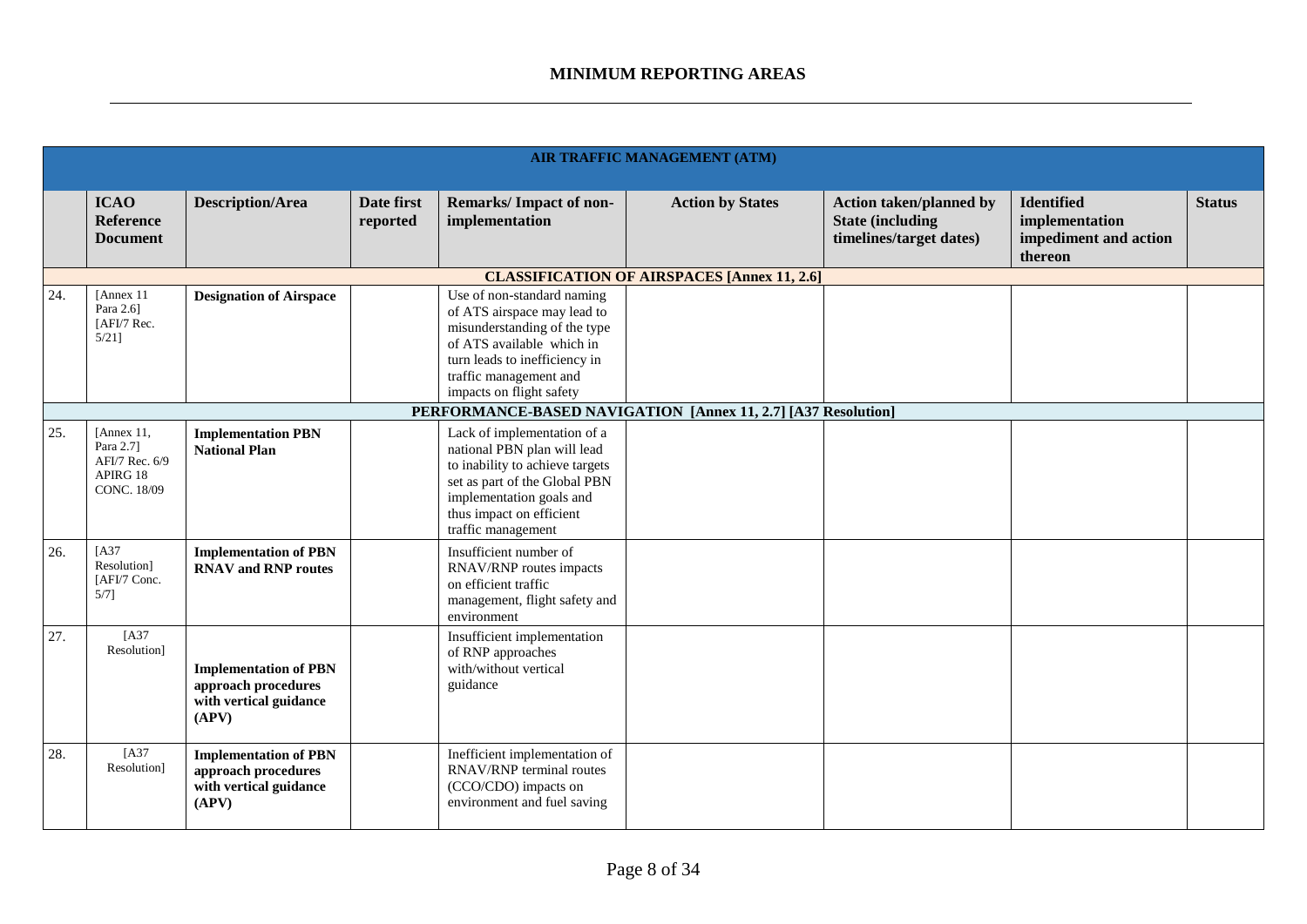|     |                                             |                                                                    |                        |                                                                                                                                                                          | <b>AIR TRAFFIC MANAGEMENT (ATM)</b> |                                                                                      |                                                                         |               |
|-----|---------------------------------------------|--------------------------------------------------------------------|------------------------|--------------------------------------------------------------------------------------------------------------------------------------------------------------------------|-------------------------------------|--------------------------------------------------------------------------------------|-------------------------------------------------------------------------|---------------|
|     | <b>ICAO</b><br>Reference<br><b>Document</b> | <b>Description/Area</b>                                            | Date first<br>reported | Remarks/Impact of non-<br>implementation                                                                                                                                 | <b>Action by States</b>             | <b>Action taken/planned by</b><br><b>State (including</b><br>timelines/target dates) | <b>Identified</b><br>implementation<br>impediment and action<br>thereon | <b>Status</b> |
| 29. | <b>AFI ASBU</b><br>Plan/<br>APIRG/19        | <b>Implementation of</b><br><b>ASBU Block BO-APTA</b>              |                        | Lack of Optimization of<br><b>Approach Procedures</b><br>including vertical guidance<br>impacts on flight safety                                                         |                                     |                                                                                      |                                                                         |               |
| 30. | <b>AFI ASBU</b><br>Plan/<br>APIRG/19        | <b>Implementation of</b><br><b>ASBU Block BO-FRTO</b>              |                        | Lack of Improved Operations<br>through Enhanced En-Route<br>Trajectories leads to<br>inefficiency in traffic<br>management and impacts on<br>flight safety               |                                     |                                                                                      |                                                                         |               |
| 31. | <b>AFI ASBU</b><br>Plan/<br>APIRG/19        | <b>Implementation of</b><br>ABSU BO-TBO, CDO,<br>and CCO           |                        | Lack of Improved Flexibility<br>and Efficiency in Descent<br>Profiles (CDO) and<br><b>Continuous Climb Operations</b><br>(CCO) impacts on<br>environment and fuel saving |                                     |                                                                                      |                                                                         |               |
| 32. | <b>AFI ASBU</b><br>Plan/<br>APIRG/19        | <b>Implementation of</b><br><b>ASBU BO- SNET</b>                   |                        | Lack of Increased<br>Effectiveness of Ground-<br>Based Safety Nets impacts on<br>flight safety and inefficiency<br>in traffic management                                 |                                     |                                                                                      |                                                                         |               |
| 33. | <b>AFI ASBU</b><br>Plan/<br>APIRG/19        | <b>Implementation of</b><br><b>ASBU BO-RSEQ and</b><br><b>WAKE</b> |                        | Lack of efficient<br>AMAN/DMAN may lead to<br>inefficiency in traffic<br>management and cause delays                                                                     |                                     |                                                                                      |                                                                         |               |
| 34. | <b>AFI ASBU</b><br>Plan/<br>APIRG/19        | <b>Implementation of</b><br><b>ASBU BO- ASEP</b>                   |                        | Lack of Air Traffic<br>Situational<br>Awareness(ATSA)                                                                                                                    |                                     |                                                                                      |                                                                         |               |
| 35. | <b>AFI ASBU</b><br>Plan/<br>APIRG/19        | <b>Implementation of</b><br><b>ASBU BO- OPFL</b>                   |                        | Improved access to Optimum<br>Flight Levels through<br><b>Climb/Descent Procedures</b><br>using ADS-B                                                                    |                                     |                                                                                      |                                                                         |               |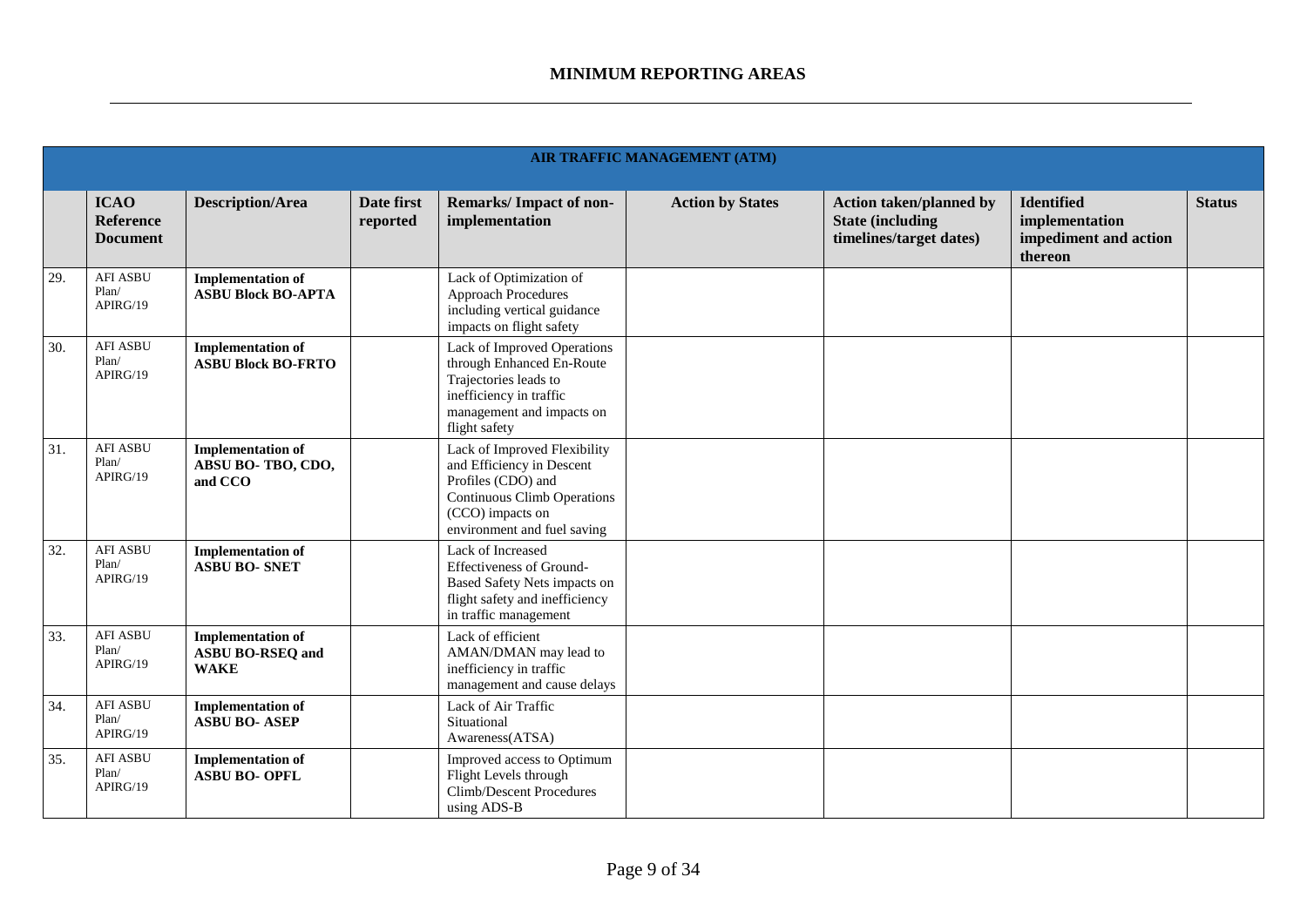|     | <b>AIR TRAFFIC MANAGEMENT (ATM)</b>                               |                                                                                           |                        |                                                                                                                                                                                                                                                               |                         |                                                                                       |                                                                         |               |  |  |
|-----|-------------------------------------------------------------------|-------------------------------------------------------------------------------------------|------------------------|---------------------------------------------------------------------------------------------------------------------------------------------------------------------------------------------------------------------------------------------------------------|-------------------------|---------------------------------------------------------------------------------------|-------------------------------------------------------------------------|---------------|--|--|
|     | <b>ICAO</b><br><b>Reference</b><br><b>Document</b>                | <b>Description/Area</b>                                                                   | Date first<br>reported | <b>Remarks/Impact of non-</b><br>implementation                                                                                                                                                                                                               | <b>Action by States</b> | <b>Action taken/planned by</b><br><b>State (including)</b><br>timelines/target dates) | <b>Identified</b><br>implementation<br>impediment and action<br>thereon | <b>Status</b> |  |  |
| 36. | <b>AFI ASBU</b><br>Plan/<br>APIRG/19                              | <b>Implementation of</b><br><b>ASBU BO-TBO</b>                                            |                        | Lack of Improved Safety and<br>Efficiency through the initial<br>application of Data Link En-<br>Route may impact on flight<br>safety                                                                                                                         |                         |                                                                                       |                                                                         |               |  |  |
| 37. | ICAO Doc.8168<br><b>PANSOPS</b>                                   | <b>Implementation of</b><br><b>PANSOPS</b> oversight<br>office                            |                        | Inefficient implementation of<br>PANSOPS oversight<br>structures within CAAs may<br>lead to poorly designed flight<br>procedures which may impact<br>on flight safety                                                                                         |                         |                                                                                       |                                                                         |               |  |  |
| 38. | <b>ICAO PBCS</b><br>DOC 9869]<br>APIRG 20<br>CONC. 20/09          | <b>PBCS: State database of</b><br><b>RSP 180/RCP 240</b><br>approval/withdrawal<br>status |                        | Lack of implementation of a<br>state database may lead to<br>exclusion from PBCS<br>implemented airspace, and<br>inefficiency in flight<br>operations.                                                                                                        |                         |                                                                                       |                                                                         |               |  |  |
| 39. | [Annex 11,<br>$2.27.1$ ]                                          | <b>Implementation of</b><br><b>States Safety Plan (SSP)</b>                               |                        | Lack of implementation of a<br>robust and efficient SSP leads<br>to inability to oversight safety<br>levels in the provision of<br>services which will result in<br>inability for state to guarantee<br>acceptable level of safety in<br>the provision of ATS |                         |                                                                                       |                                                                         |               |  |  |
| 40. | [Annex 11,<br>$2.27.3$ ]<br>[PANS-ATM,<br>Doc. 4444<br>Chapter 2] | <b>Implementation of</b><br><b>Safety Management</b><br>System (SMS)                      |                        | Lack of implementation of a<br>robust and efficient SMS<br>leads to inability to achieve or<br>guarantee acceptable level of<br>safety in the provision of ATS                                                                                                |                         |                                                                                       |                                                                         |               |  |  |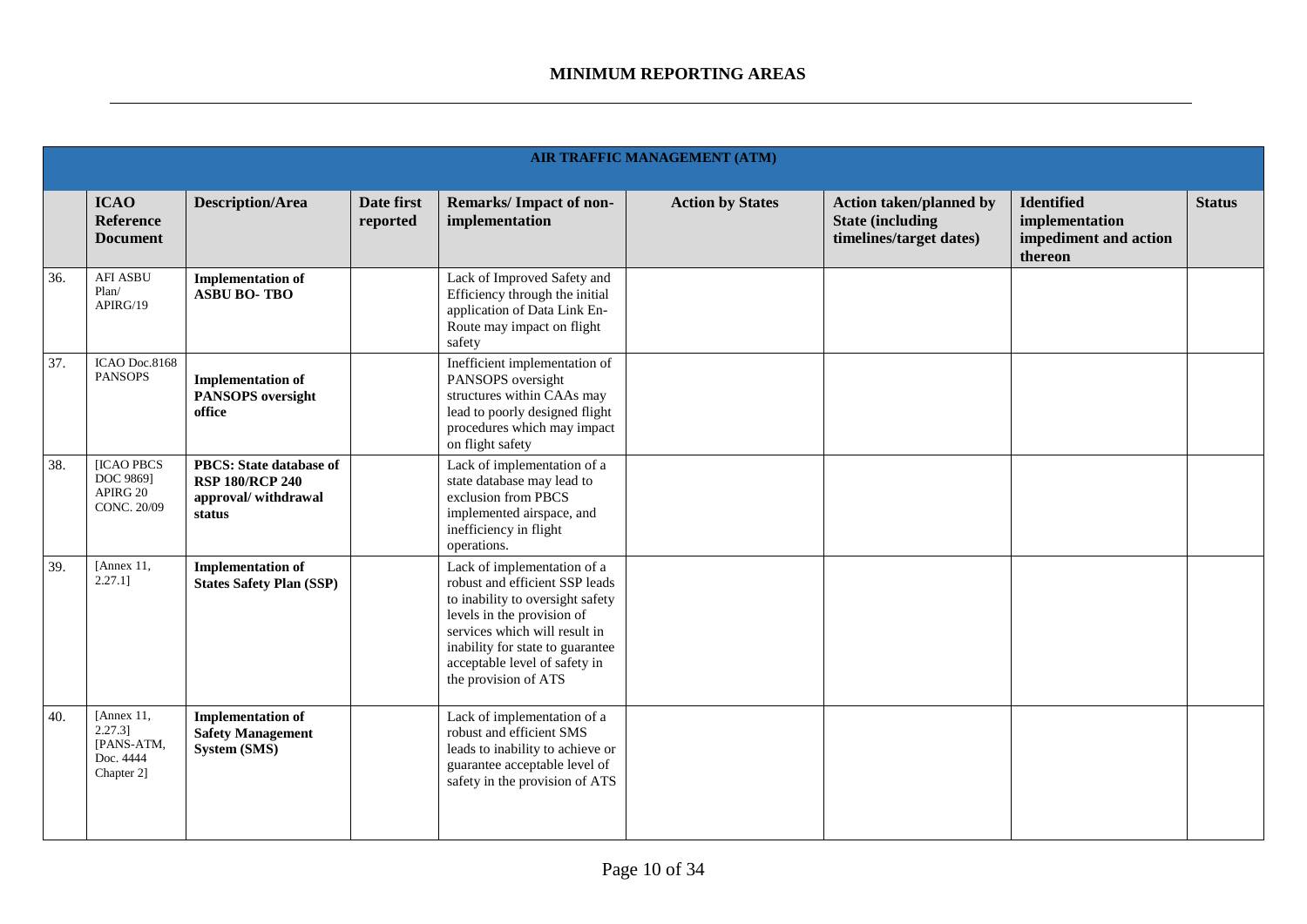|     | AIR TRAFFIC MANAGEMENT (ATM)                                       |                                                                                            |                        |                                                                                                                                                                                                                                                              |                                              |                                                                                       |                                                                         |               |  |
|-----|--------------------------------------------------------------------|--------------------------------------------------------------------------------------------|------------------------|--------------------------------------------------------------------------------------------------------------------------------------------------------------------------------------------------------------------------------------------------------------|----------------------------------------------|---------------------------------------------------------------------------------------|-------------------------------------------------------------------------|---------------|--|
|     | <b>ICAO</b><br><b>Reference</b><br><b>Document</b>                 | <b>Description/Area</b>                                                                    | Date first<br>reported | Remarks/Impact of non-<br>implementation                                                                                                                                                                                                                     | <b>Action by States</b>                      | <b>Action taken/planned by</b><br><b>State (including)</b><br>timelines/target dates) | <b>Identified</b><br>implementation<br>impediment and action<br>thereon | <b>Status</b> |  |
|     |                                                                    |                                                                                            |                        |                                                                                                                                                                                                                                                              | <b>LANGUAGE PROFICIENCY [Annex 11, 2.29]</b> |                                                                                       |                                                                         |               |  |
| 41. | [Annex 1]<br>Annex 11]<br>$[A37-10]$<br>Resolution]<br>[AFI/7 RAN] | <b>Compliance with the</b><br><b>English Language</b><br>Proficiency (ELP)<br>requirements |                        | Lack of compliance with ELP<br>requirements can result in<br>miscommunication leading to<br>risk on flight safety                                                                                                                                            |                                              |                                                                                       |                                                                         |               |  |
| 42. | [PANS-ATM<br>Doc. 4444<br>Chapter 12]                              | <b>Phraseology</b>                                                                         |                        | Use of non-standard<br>phraseology in the provision<br>of ATS can result in<br>confusion and<br>misinterpretation of<br>instructions which can impact<br>on safety of air navigation                                                                         |                                              |                                                                                       |                                                                         |               |  |
|     |                                                                    |                                                                                            |                        |                                                                                                                                                                                                                                                              | <b>AIRSPACE MANAGEMENT (ASM)</b>             |                                                                                       |                                                                         |               |  |
| 43. | [AFI/7, Rec.<br>$5/1$ ]<br>GPI-7                                   | <b>Cooperative Approach</b><br>in Airspace<br><b>Management</b>                            |                        | Lack of implementation of a<br>system for cooperative<br>approach to airspace<br>management may lead to<br>inefficiency in airspace<br>management which then<br>impacts on flight safety and<br>flight operations.                                           |                                              |                                                                                       |                                                                         |               |  |
| 44. | [Annex 11]<br>Para 2.12]                                           | <b>Route Designators</b>                                                                   |                        | Use of non-standard ATS<br>route designators may lead to<br>confusion/misinterpretation of<br>ATC requirements for<br>position reports that can affect<br>situation awareness and lead<br>to provision of non-standard<br>separation minima by ATC<br>Units. |                                              |                                                                                       |                                                                         |               |  |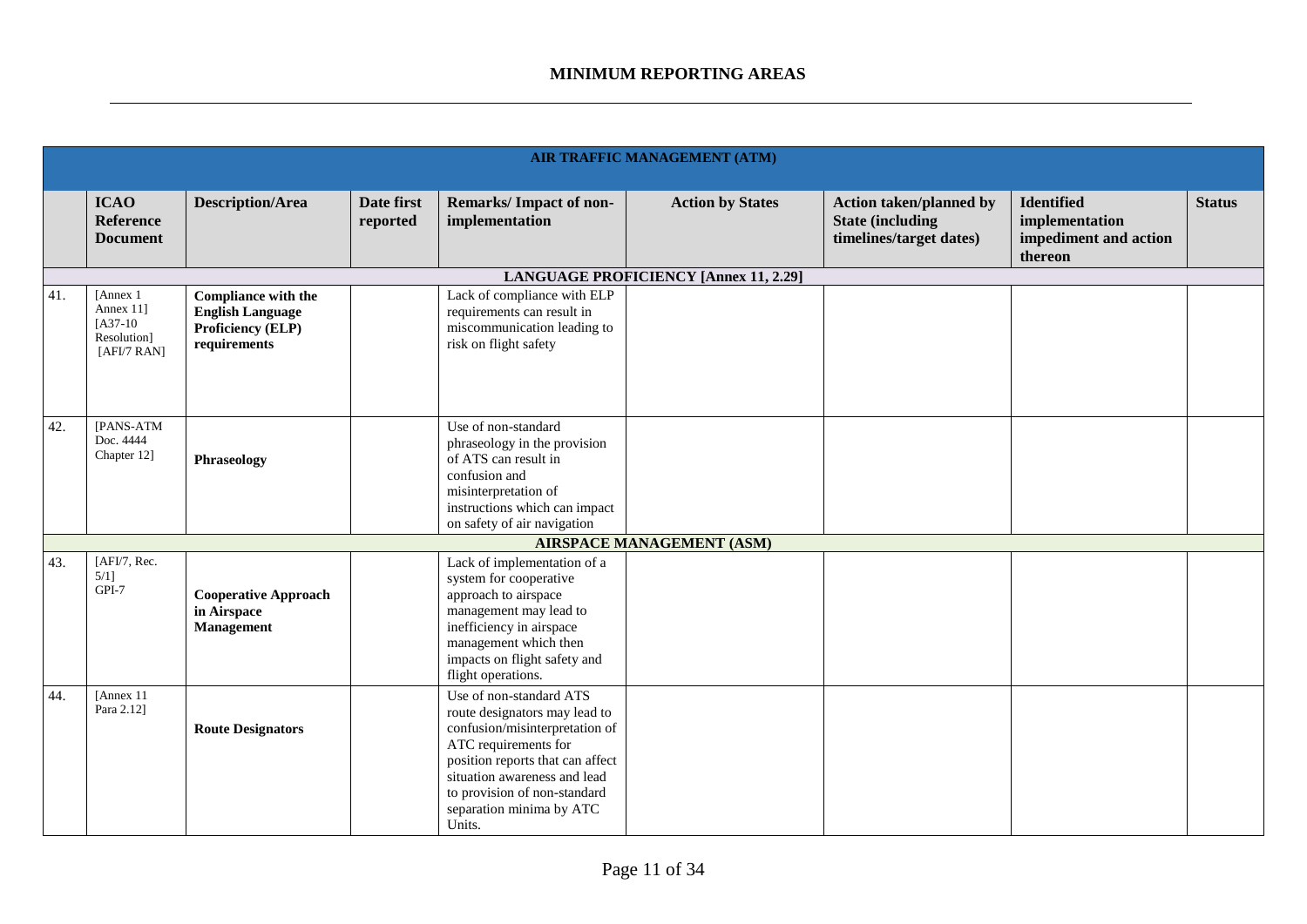|     |                                                                                                                        |                                           |                        |                                                                                                                                                                                                                                                                                                                 | <b>AIR TRAFFIC MANAGEMENT (ATM)</b> |                                                                                      |                                                                         |               |
|-----|------------------------------------------------------------------------------------------------------------------------|-------------------------------------------|------------------------|-----------------------------------------------------------------------------------------------------------------------------------------------------------------------------------------------------------------------------------------------------------------------------------------------------------------|-------------------------------------|--------------------------------------------------------------------------------------|-------------------------------------------------------------------------|---------------|
|     | <b>ICAO</b><br><b>Reference</b><br><b>Document</b>                                                                     | <b>Description/Area</b>                   | Date first<br>reported | Remarks/Impact of non-<br>implementation                                                                                                                                                                                                                                                                        | <b>Action by States</b>             | <b>Action taken/planned by</b><br><b>State (including</b><br>timelines/target dates) | <b>Identified</b><br>implementation<br>impediment and action<br>thereon | <b>Status</b> |
| 45. | [PANS-ATM<br>Doc. 4444<br>Chapter 2]<br>[ICAO SL<br>2017_101 Ref:<br>AN 11/45.5-17/                                    | <b>Five-Letter Naming</b><br>Code (5-LNC) |                        | Uncoordinated use of 5-Letter<br>Naming Code (5-LNC) for<br>waypoints may lead to<br>duplication of waypoints and<br>conflicting waypoints having<br>same name but different<br>coordinates and/or similar<br>pronunciation of waypoints<br>located within close<br>proximity which impacts on<br>flight safety |                                     |                                                                                      |                                                                         |               |
| 46. | [AFI/7, Rec.<br>$5/3$ ]<br>[Annex 11]<br>Para 2.17, 2.30]<br><b>[PANS ATM</b><br>Doc. 4444<br>Chap. 10]<br>[Doc.10088] | Civil/Military<br>Coordination            |                        | Lack of effective<br>civil/military coordination<br>may result in unsafe and<br>inefficient use of airspace                                                                                                                                                                                                     |                                     |                                                                                      |                                                                         |               |
| 47. | [Annex 11]<br>Para 2.12]<br>AFI eANP VOL<br>П                                                                          | <b>ANP - Route Network</b>                |                        | Non implementation of the<br>approved regional route<br>network results into lack of<br>route continuity across the<br>region leading to inefficiency<br>in airspace management and<br>impact on flight safety                                                                                                  |                                     |                                                                                      |                                                                         |               |
| 48. | [AFI/7, Rec.<br>$5/2$ ]<br>[Annex 11]<br><b>[PANS ATM</b><br>Doc. Chap.<br>15.6]<br>APIRG 21<br>CONC. 21/05            | <b>Contingency Plan</b>                   |                        | Lack of a well-defined<br>National Contingency Plan<br>may lead to uncoordinated<br>and unsafe operation of<br>aircraft during disruption of<br>ATS within affected<br>airspace(s).                                                                                                                             |                                     |                                                                                      |                                                                         |               |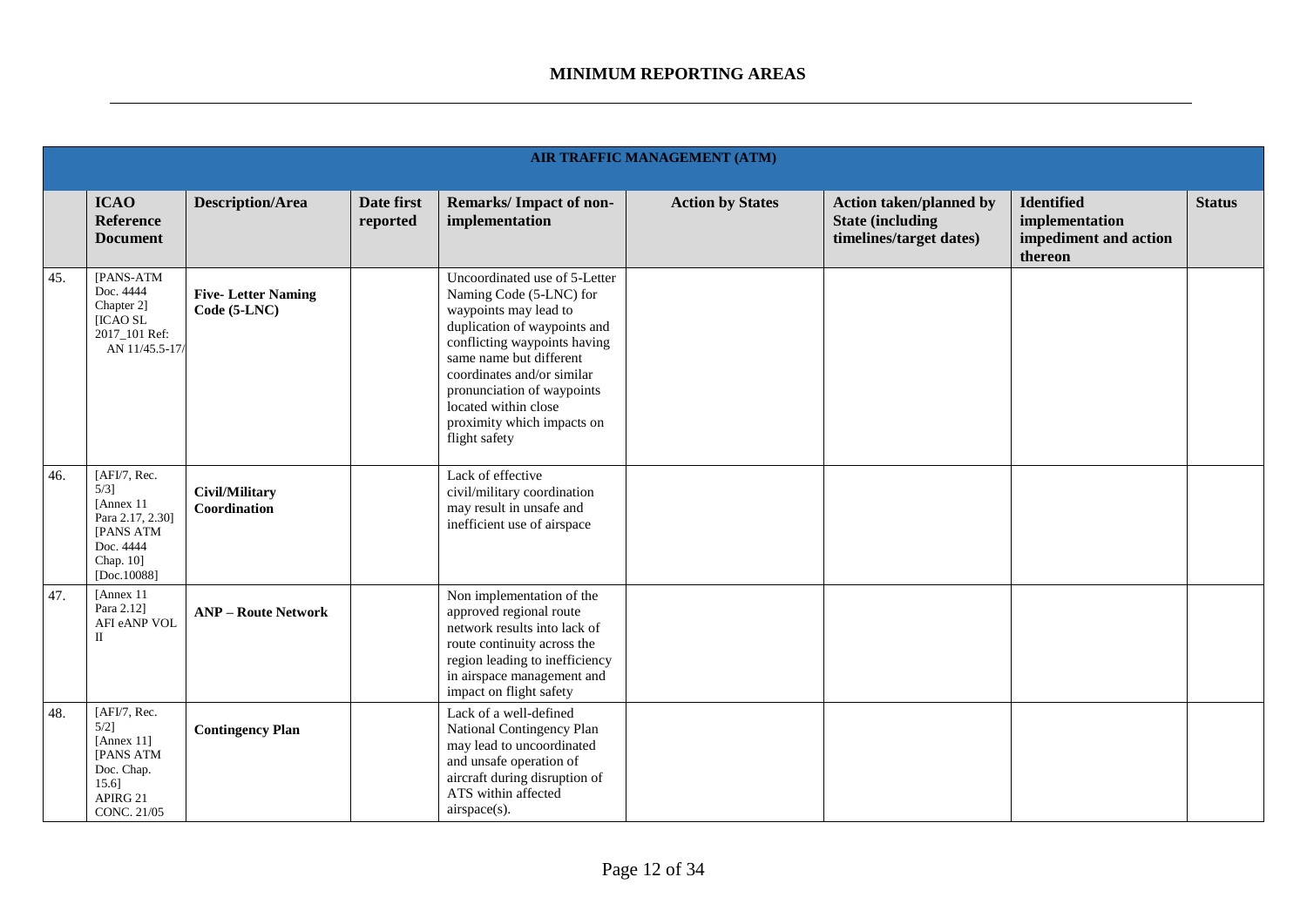|     |                                                                     |                                          |                        |                                                                                                                                                                                                                                                                                                                    | <b>AIR TRAFFIC MANAGEMENT (ATM)</b> |                                                                                      |                                                                         |               |
|-----|---------------------------------------------------------------------|------------------------------------------|------------------------|--------------------------------------------------------------------------------------------------------------------------------------------------------------------------------------------------------------------------------------------------------------------------------------------------------------------|-------------------------------------|--------------------------------------------------------------------------------------|-------------------------------------------------------------------------|---------------|
|     | <b>ICAO</b><br><b>Reference</b><br><b>Document</b>                  | <b>Description/Area</b>                  | Date first<br>reported | Remarks/Impact of non-<br>implementation                                                                                                                                                                                                                                                                           | <b>Action by States</b>             | <b>Action taken/planned by</b><br><b>State (including</b><br>timelines/target dates) | <b>Identified</b><br>implementation<br>impediment and action<br>thereon | <b>Status</b> |
| 49. | [LIM AFI, Rec.<br>$2/1$ ]<br>APIRG 19<br>Conc. 19/13                | <b>Airspace Sectorization</b>            |                        | Non applicability of uniform<br>division between lower and<br>upper airspace across FIRs<br>and ICAO Regions leads to<br>inefficiency in traffic<br>management and impacts on<br>flight safety                                                                                                                     |                                     |                                                                                      |                                                                         |               |
| 50. | [AFI/7, Rec.<br>$5/5$ ]<br>Chicago<br>Convention -<br>Article 3 bis | <b>Interception of Civil</b><br>Aircraft |                        | Non publication of<br>interception procedures in<br>AIP/ or lack of clear<br>procedures for handling civil<br>aircraft under interception<br>may lead to misunderstanding<br>of instructions during<br>interception which would<br>endanger the aircraft under<br>interception and the lives of<br>those on board. |                                     |                                                                                      |                                                                         |               |
| 51. | [AFI/7, Rec.<br>$5/4$ ]<br>Chicago<br>Convention -<br>Article 3 bis | <b>Interception of Civil</b><br>Aircraft |                        | Non Ratification of Article 3<br>bis of the Convention on<br>International Civil Aviation.<br>Lack of adequate procedures<br>to handle aircraft under<br>interception leading to risk to<br>flight safety                                                                                                          |                                     |                                                                                      |                                                                         |               |
| 52. | [AFI/7, Rec.<br>$5/10$ ]<br>[Annex $11$ ]<br>[Doc 9426]             | <b>SIDs and STARs</b>                    |                        | Non implementation of<br>Standard Instrument<br>Departures (SIDs) and<br><b>Standard Arrival Routes</b><br>(STARs) leads to inefficiency<br>in traffic management and<br>impacts in flight efficiency<br>and safety.                                                                                               |                                     |                                                                                      |                                                                         |               |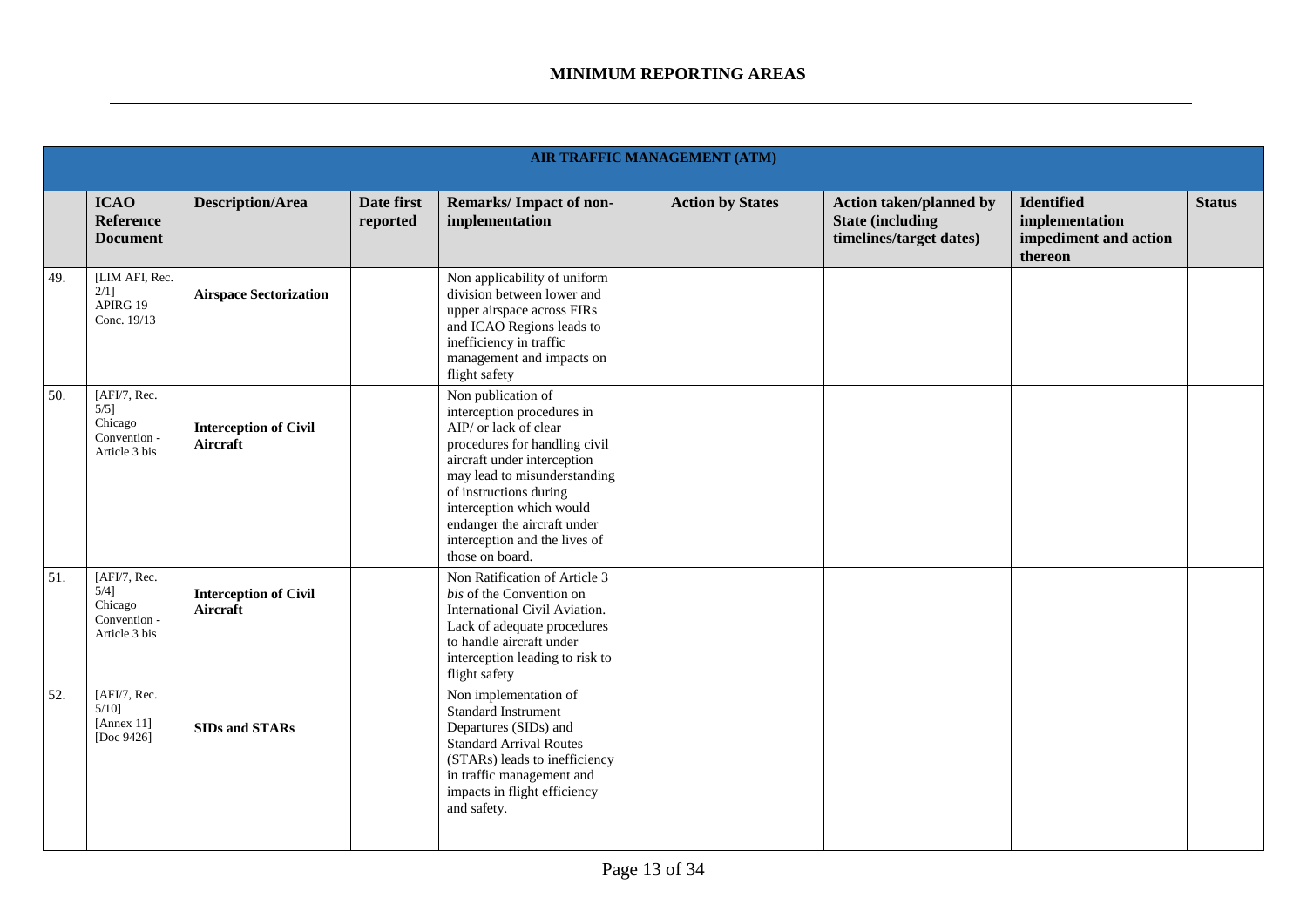|     |                                                                                              |                                               |                        |                                                                                                                                                                                                                       | AIR TRAFFIC MANAGEMENT (ATM)      |                                                                                      |                                                                         |               |
|-----|----------------------------------------------------------------------------------------------|-----------------------------------------------|------------------------|-----------------------------------------------------------------------------------------------------------------------------------------------------------------------------------------------------------------------|-----------------------------------|--------------------------------------------------------------------------------------|-------------------------------------------------------------------------|---------------|
|     | <b>ICAO</b><br><b>Reference</b><br><b>Document</b>                                           | <b>Description/Area</b>                       | Date first<br>reported | <b>Remarks/Impact of non-</b><br>implementation                                                                                                                                                                       | <b>Action by States</b>           | <b>Action taken/planned by</b><br><b>State (including</b><br>timelines/target dates) | <b>Identified</b><br>implementation<br>impediment and action<br>thereon | <b>Status</b> |
|     |                                                                                              |                                               |                        |                                                                                                                                                                                                                       | <b>AIR TRAFFIC SERVICES (ATS)</b> |                                                                                      |                                                                         |               |
| 53. | [Annex 11<br>Chapter 3,4&5]<br>[APIRG 19<br>Conc. 19/13]<br>[PANS ATM<br>Doc.4444<br>Chap.4] | <b>Provision of ATS</b>                       |                        | Lack of the provision for air<br>traffic services where required<br>leads to inefficiency in traffic<br>management and impacts on<br>flight safety                                                                    |                                   |                                                                                      |                                                                         |               |
| 54. | [Annex 11<br>Para 2.3]<br>[AFI/7 Rec.<br>$5/21$ ]<br>[APIRG 19]<br>Conc. 19/13]              | <b>Area Control Service</b>                   |                        | Lack of the provision of area<br>control service where required<br>leads to inefficiency in<br>enroute traffic management<br>and impacts on flight safety                                                             |                                   |                                                                                      |                                                                         |               |
| 55. | [AFI/7 RAN<br>Rec 14/7]<br>[Annex 1]                                                         | <b>ATS Personnel</b><br>Competency            |                        | Provision of ATS by non-<br>competent personnel will lead<br>to unsafe provision of ATS<br>which impacts on flight safety                                                                                             |                                   |                                                                                      |                                                                         |               |
| 56. | [PANS ATM<br>Doc. 4444<br>Chapter 10]                                                        | <b>Letters of Agreements</b><br>or Procedures |                        | Lack of coordinated and<br>signed letters of agreements<br>between ATS and other ATS<br>units (ATSU) may lead to<br>lack of uniformity in<br>application of ICAO<br>standards which would<br>impact on flight safety. |                                   |                                                                                      |                                                                         |               |
| 57. | [AFI/7, Rec.<br>$5/6$ ]<br>[APIRG 23<br>Conc. 23/08]                                         | <b>Civil/Military</b><br>Coordination         |                        | Lack of coordinated and<br>signed letters of agreements<br>between ATS and the Military<br>may lead to lack of<br>uniformity in application of<br>ICAO standards which would<br>impact on flight safety.              |                                   |                                                                                      |                                                                         |               |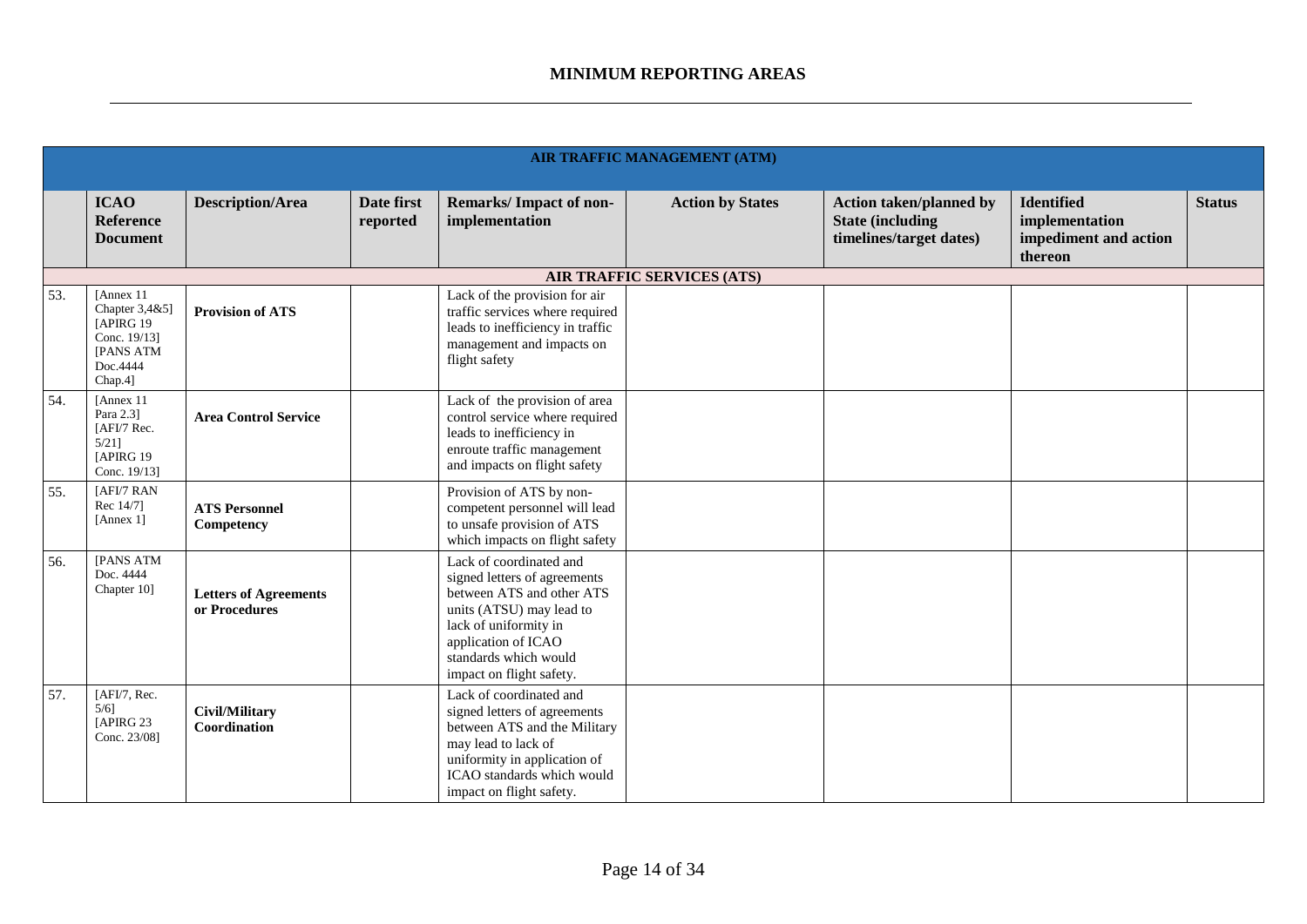|     | <b>AIR TRAFFIC MANAGEMENT (ATM)</b>                                                                                |                                                      |                        |                                                                                                                                                                                                                                                                                          |                         |                                                                                      |                                                                  |               |  |  |  |
|-----|--------------------------------------------------------------------------------------------------------------------|------------------------------------------------------|------------------------|------------------------------------------------------------------------------------------------------------------------------------------------------------------------------------------------------------------------------------------------------------------------------------------|-------------------------|--------------------------------------------------------------------------------------|------------------------------------------------------------------|---------------|--|--|--|
|     | <b>ICAO</b><br><b>Reference</b><br><b>Document</b>                                                                 | <b>Description/Area</b>                              | Date first<br>reported | <b>Remarks/Impact of non-</b><br>implementation                                                                                                                                                                                                                                          | <b>Action by States</b> | <b>Action taken/planned by</b><br><b>State (including</b><br>timelines/target dates) | Identified<br>implementation<br>impediment and action<br>thereon | <b>Status</b> |  |  |  |
| 58. | [PANS-ATM<br>Doc. 4444<br>Chapter 4]                                                                               | <b>ATC Procedures</b>                                |                        | Implementation of inadequate<br>ATC procedures leads to<br>inconsistent and unsafe<br>provision of ATS which<br>impacts on flight safety                                                                                                                                                 |                         |                                                                                      |                                                                  |               |  |  |  |
| 59. | [AFI/7, Rec.<br>$5/22$ ]<br><b>[PANS ATM</b><br>Doc.4444<br>Chap.4.4, Chap.<br>16.4 and<br>Appendix 2]             | <b>Flight Planning</b>                               |                        | Use of non-standard format in<br>for the repetitive flight<br>planning may lead to<br>inconsistency of flight data<br>and increase the numbers of<br>missing flight plans and<br>possible overload on the<br>ATM system. This impacts on<br>operational flight safety and<br>efficiency. |                         |                                                                                      |                                                                  |               |  |  |  |
| 60. | [AFI/7, Rec.<br>$5/26$ ]<br>[PANS ATM<br>Doc.4444 Chap.<br>16.3 and<br>Appendix 4]                                 | <b>ATS</b> Incident<br><b>Investigation</b>          |                        | Lack of an effective system<br>for reporting and<br>investigation of ATS<br>incidents leads to an<br>ineffective Safety<br>Management System (SMS)<br>which leads to continuous<br>occurrence of similar<br>incidents leading to high<br>probability of aircraft accident                |                         |                                                                                      |                                                                  |               |  |  |  |
| 61. | [PANS-ATM<br>Doc. 4444<br>Chap. 16.5]<br>[ICAO Cir.<br>331]<br>[APIRG<br>Conc.17/43]<br>[APIRG 20]<br>Conc. 20/19] | <b>Strategic Lateral Offset</b><br>Procedures (SLOP) |                        | Lack of implementation of<br>SLOP increases the potential<br>to aircraft collision                                                                                                                                                                                                       |                         |                                                                                      |                                                                  |               |  |  |  |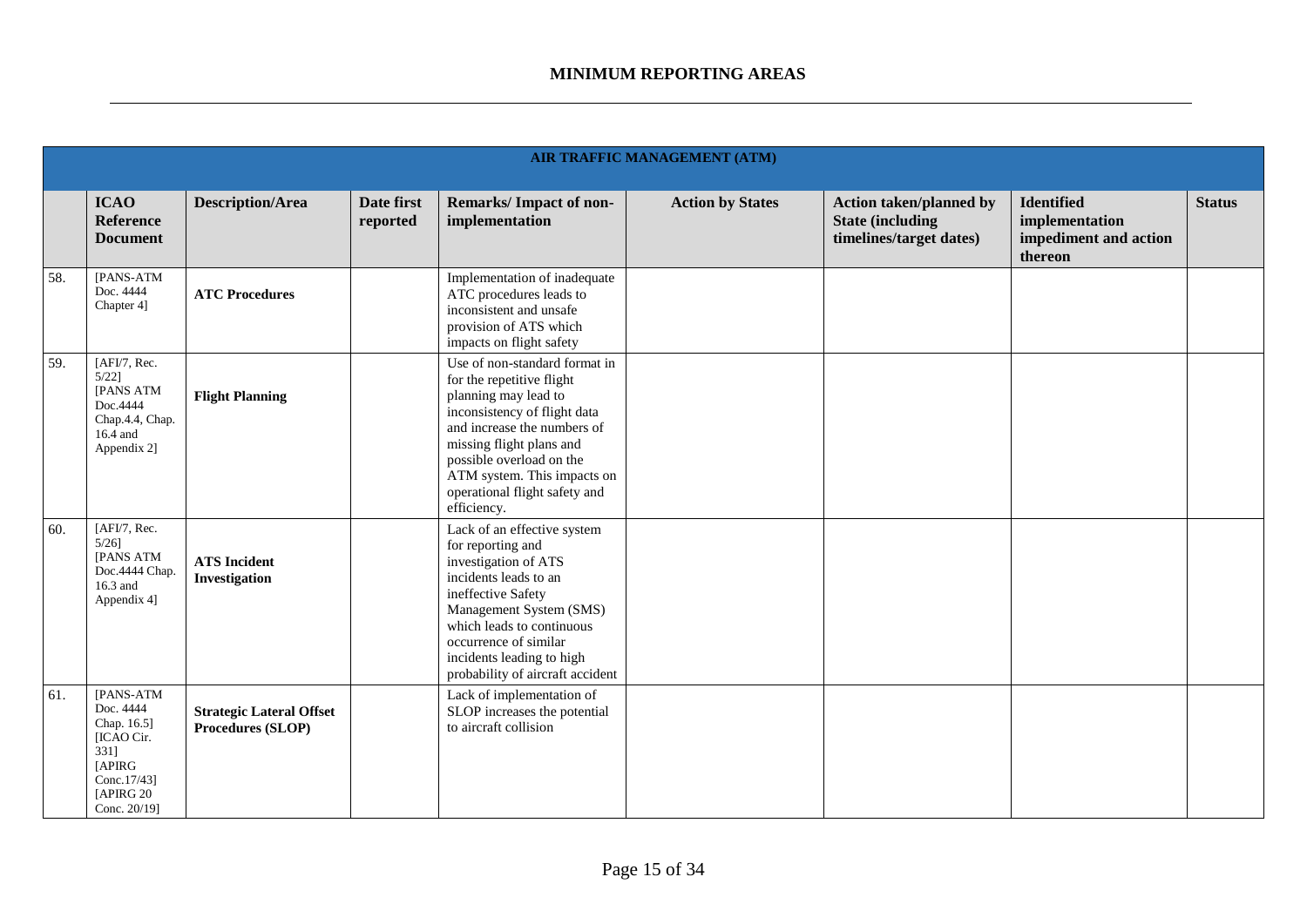|     |                                                                 |                                                      |                        |                                                                                                                                                                            | <b>AIR TRAFFIC MANAGEMENT (ATM)</b>       |                                                                                       |                                                                         |               |
|-----|-----------------------------------------------------------------|------------------------------------------------------|------------------------|----------------------------------------------------------------------------------------------------------------------------------------------------------------------------|-------------------------------------------|---------------------------------------------------------------------------------------|-------------------------------------------------------------------------|---------------|
|     | <b>ICAO</b><br><b>Reference</b><br><b>Document</b>              | <b>Description/Area</b>                              | Date first<br>reported | <b>Remarks/Impact of non-</b><br>implementation                                                                                                                            | <b>Action by States</b>                   | <b>Action taken/planned by</b><br><b>State (including)</b><br>timelines/target dates) | <b>Identified</b><br>implementation<br>impediment and action<br>thereon | <b>Status</b> |
| 62. | [PANS-ATM<br>Doc. 4444]<br>[Doc 7030]                           | <b>Flight Level Allocation</b><br>Scheme (FLAS)      |                        | Application of undue Flight<br>Level restriction in the RVSM<br>airspace leads to Non-<br>efficient use of RVSM<br>airspace and impacts on flight<br>efficiency and safety |                                           |                                                                                       |                                                                         |               |
| 63. | [AFI/6, Rec.<br>7/111<br>[PANS-ATM<br>Doc. 4444<br>Chap. 12]    | Radiotelephony<br><b>Procedures</b>                  |                        | Lack of applicability of<br>standard radiotelephony<br>phraseologies and procedures<br>can create confusion and<br>impact on safety of air<br>navigation                   |                                           |                                                                                       |                                                                         |               |
| 64. | [PANS-ATM<br>Doc. 4444<br>Chapter 5]                            | <b>Separation Standards</b>                          |                        | Use of non-standard<br>separations minima increases<br>potential for air traffic<br>incidents including accidents                                                          |                                           |                                                                                       |                                                                         |               |
| 65. | [Annex 11<br>Chapter 7]<br>[PANS ATM<br>Doc 4444 Chap.<br>4.12] | <b>Provision of Met</b><br><b>Information To ATS</b> |                        | Lack of provision of timely<br>and accurate MET<br>information to pilots can<br>affect operational decisions<br>and safety of operations                                   |                                           |                                                                                       |                                                                         |               |
|     |                                                                 |                                                      |                        |                                                                                                                                                                            | REDUCED VERTICAL SEPARATION MINIMA (RVSM) |                                                                                       |                                                                         |               |
| 66. | [SP AFI/RAN<br>Rec. $5/21$ ]<br>[APIRG 23<br>CONC 23/03]        | <b>RVSM</b> Data                                     |                        | Lack of submission of<br>monthly RVSM data to<br>ARMA leads to lack of data<br>used to calculate Critical Risk<br>Assessment (CRA) which<br>impacts on flight safety       |                                           |                                                                                       |                                                                         |               |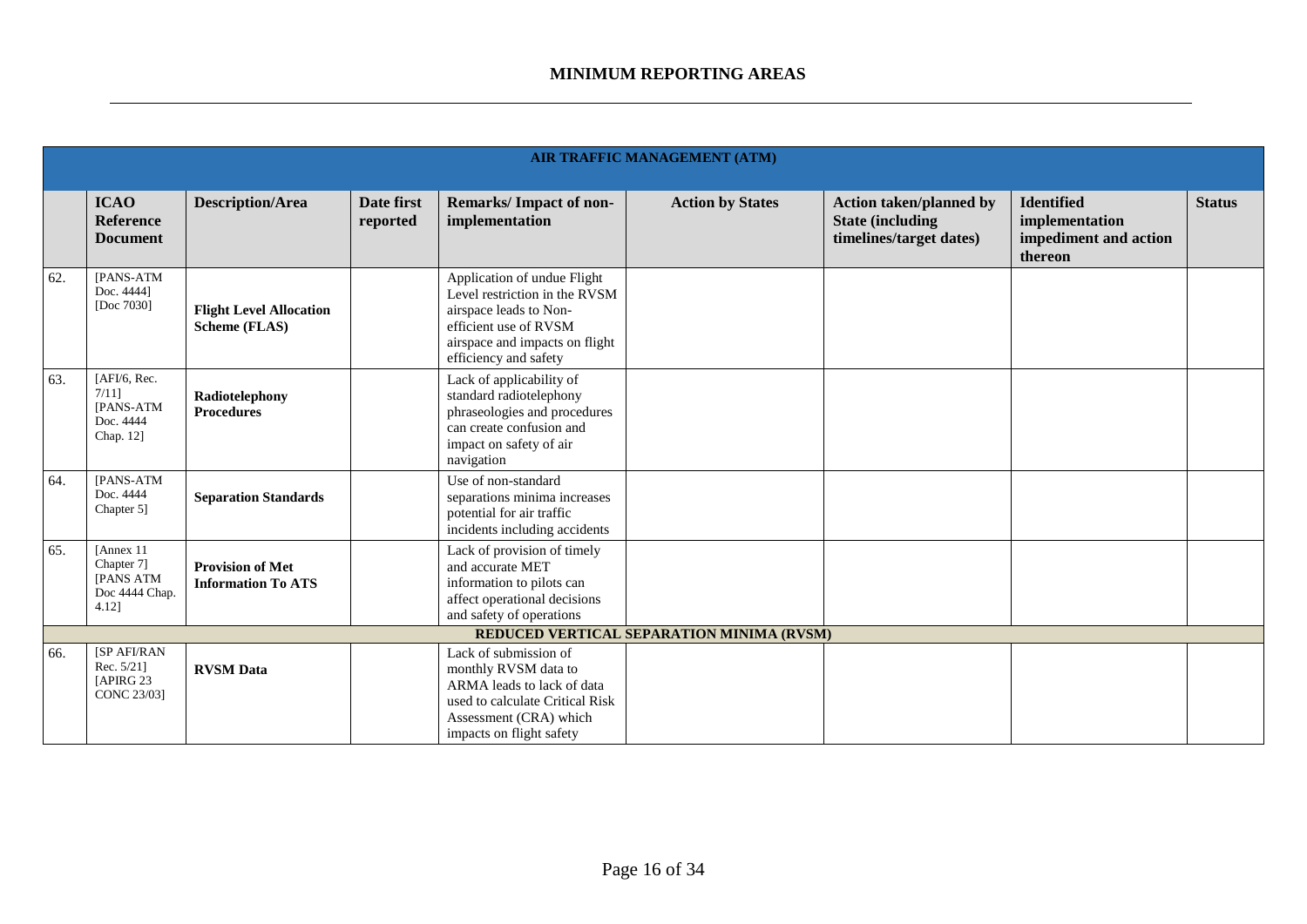|     |                                                                                                       |                                                                 |                        |                                                                                                                                                                                                                                           | <b>AIR TRAFFIC MANAGEMENT (ATM)</b>     |                                                                                       |                                                                         |               |
|-----|-------------------------------------------------------------------------------------------------------|-----------------------------------------------------------------|------------------------|-------------------------------------------------------------------------------------------------------------------------------------------------------------------------------------------------------------------------------------------|-----------------------------------------|---------------------------------------------------------------------------------------|-------------------------------------------------------------------------|---------------|
|     | <b>ICAO</b><br><b>Reference</b><br><b>Document</b>                                                    | <b>Description/Area</b>                                         | Date first<br>reported | Remarks/Impact of non-<br>implementation                                                                                                                                                                                                  | <b>Action by States</b>                 | <b>Action taken/planned by</b><br><b>State (including)</b><br>timelines/target dates) | <b>Identified</b><br>implementation<br>impediment and action<br>thereon | <b>Status</b> |
| 67. | [Doc 9574]<br>[Annex 11<br>Para 3.3.5.1]<br>[SP AFI/RAN<br>Rec 5/211<br>[APIRG 23<br>CONC. 23/03]     | <b>Large Height Deviation</b>                                   |                        | Non-reporting of LHD leads<br>to unsafe trends and inability<br>to detect hotspots. It also<br>leads to lack of information<br>used to calculate the total<br>Target Level of safety (TLS)<br>in the annual collision risk<br>assessment. |                                         |                                                                                       |                                                                         |               |
| 68. | [Doc.4444]<br>Chap. 4.4.1.4<br>$(b)$ ]<br>[Annex $6$ ]<br>[APIRG 22 &<br>RASG AFI/5<br>Conc. 23/1/04] | <b>RVSM Approvals and</b><br>Monitoring/                        |                        | Lack of updated information<br>on RVSM approved aircraft<br>leading to risk to flight<br>operations in the RVSM<br>airspace                                                                                                               |                                         |                                                                                       |                                                                         |               |
| 69. | [Annex 6]                                                                                             | <b>Long Term Height</b><br>Monitoring (LTHM)/                   | 2006                   | Non-adherence to<br>requirements for LTHM may<br>leads to restrictions for<br>operations in global RVSM<br>airspace which impacts on<br>flight efficiency and safety.                                                                     |                                         |                                                                                       |                                                                         |               |
|     |                                                                                                       |                                                                 |                        |                                                                                                                                                                                                                                           | <b>FLIGHT INFORMATION SERVICE (FIS)</b> |                                                                                       |                                                                         |               |
| 70. | [AFI/6, Rec.]<br>$6/12$ ]                                                                             | <b>Aerodrome Flight</b><br><b>Information Service</b><br>(AFIS) |                        | Lack of AFIS can lead to<br>inefficient management of<br>aerodrome traffic and may<br>impact on safety of air<br>navigation                                                                                                               |                                         |                                                                                       |                                                                         |               |
| 71. | [AFI/7, Rec.<br>$5/12$ ]                                                                              | VHF radio coverage                                              |                        | Non availability of two-way<br>communication between ATS<br>units and aircraft leads to<br>inefficient management of<br>traffic and impacts on flight<br>safety                                                                           |                                         |                                                                                       |                                                                         |               |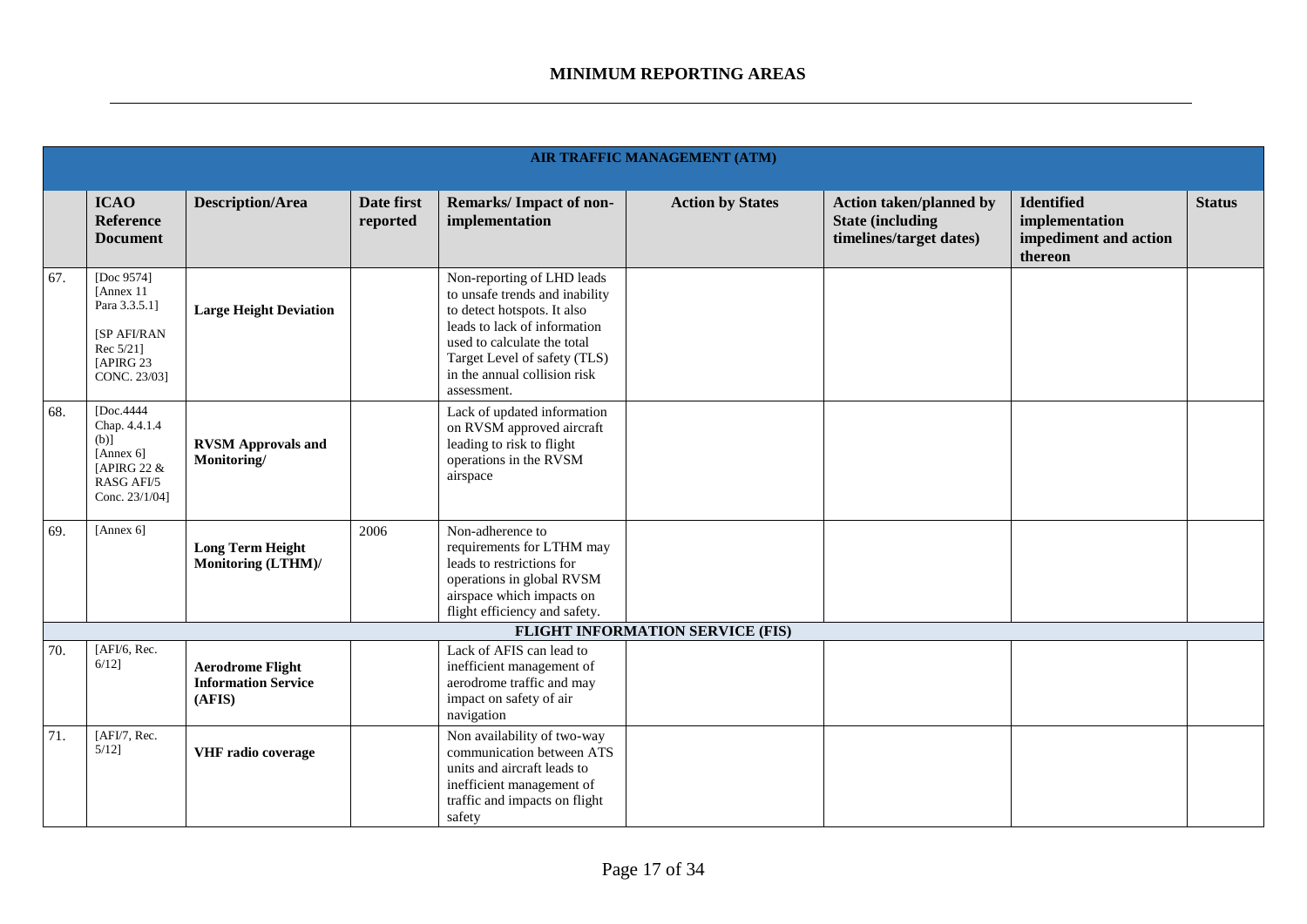|     |                                                                                 |                                                     |                        |                                                                                                                                                                                                                           | <b>AIR TRAFFIC MANAGEMENT (ATM)</b>                            |                                                                                      |                                                                         |               |
|-----|---------------------------------------------------------------------------------|-----------------------------------------------------|------------------------|---------------------------------------------------------------------------------------------------------------------------------------------------------------------------------------------------------------------------|----------------------------------------------------------------|--------------------------------------------------------------------------------------|-------------------------------------------------------------------------|---------------|
|     | <b>ICAO</b><br><b>Reference</b><br><b>Document</b>                              | <b>Description/Area</b>                             | Date first<br>reported | Remarks/Impact of non-<br>implementation                                                                                                                                                                                  | <b>Action by States</b>                                        | <b>Action taken/planned by</b><br><b>State (including</b><br>timelines/target dates) | <b>Identified</b><br>implementation<br>impediment and action<br>thereon | <b>Status</b> |
| 72. | [ $AFI/6$ , Rec.<br>$6/15$ ]                                                    | <b>Air Traffic Advisory</b><br><b>Service (ADS)</b> |                        | Lack of ADS can impact on<br>safety of air navigation                                                                                                                                                                     |                                                                |                                                                                      |                                                                         |               |
|     |                                                                                 |                                                     |                        |                                                                                                                                                                                                                           | ATS REQUIREMENTS FOR AERONAUTICAL FIXED SERVICE COMMUNICATIONS |                                                                                      |                                                                         |               |
| 73. | [LIM AFI, Rec.<br>$10/36$ ]                                                     | ATS direct speech<br>circuits                       |                        | Lack of timely coordination<br>of traffic information leading<br>to inefficient of air traffic<br>management                                                                                                              |                                                                |                                                                                      |                                                                         |               |
| 74. | [AFI/7, Rec.<br>$5/24$ ]                                                        | <b>Communications</b>                               |                        | Lack of routine or outdated<br>communication systems may<br>lead to lack of<br>interoperability/integration<br>that leads to poor/lack of<br>timely coordination of traffic<br>and inefficiency in traffic<br>management. |                                                                |                                                                                      |                                                                         |               |
| 75. | [AFI/7, Rec.<br>$5/14$ ]                                                        | <b>VOLMET</b>                                       |                        | Non Provision of HF and<br>VHF for VOLMET<br>broadcasts. Inadequate<br>exchange of VOLMET<br>information between ATSU<br>and Aircraft can lead to risk<br>to flight safety.                                               |                                                                |                                                                                      |                                                                         |               |
|     |                                                                                 |                                                     |                        |                                                                                                                                                                                                                           | <b>SEARCH &amp; RESCUE (SAR)</b>                               |                                                                                      |                                                                         |               |
| 76. | [Annex 12,<br>Chapter 3]<br>[AFI/7 Rec.<br>$6/3$ ]<br>[APIRG 23<br>Conc. 23/07] | <b>SAR Agreements</b>                               |                        | Lack of SAR agreements<br>between neighbouring States /<br>RCCs can be detrimental to<br>safety of persons in distress<br>where searches overlap<br>national boundaries.                                                  |                                                                |                                                                                      |                                                                         |               |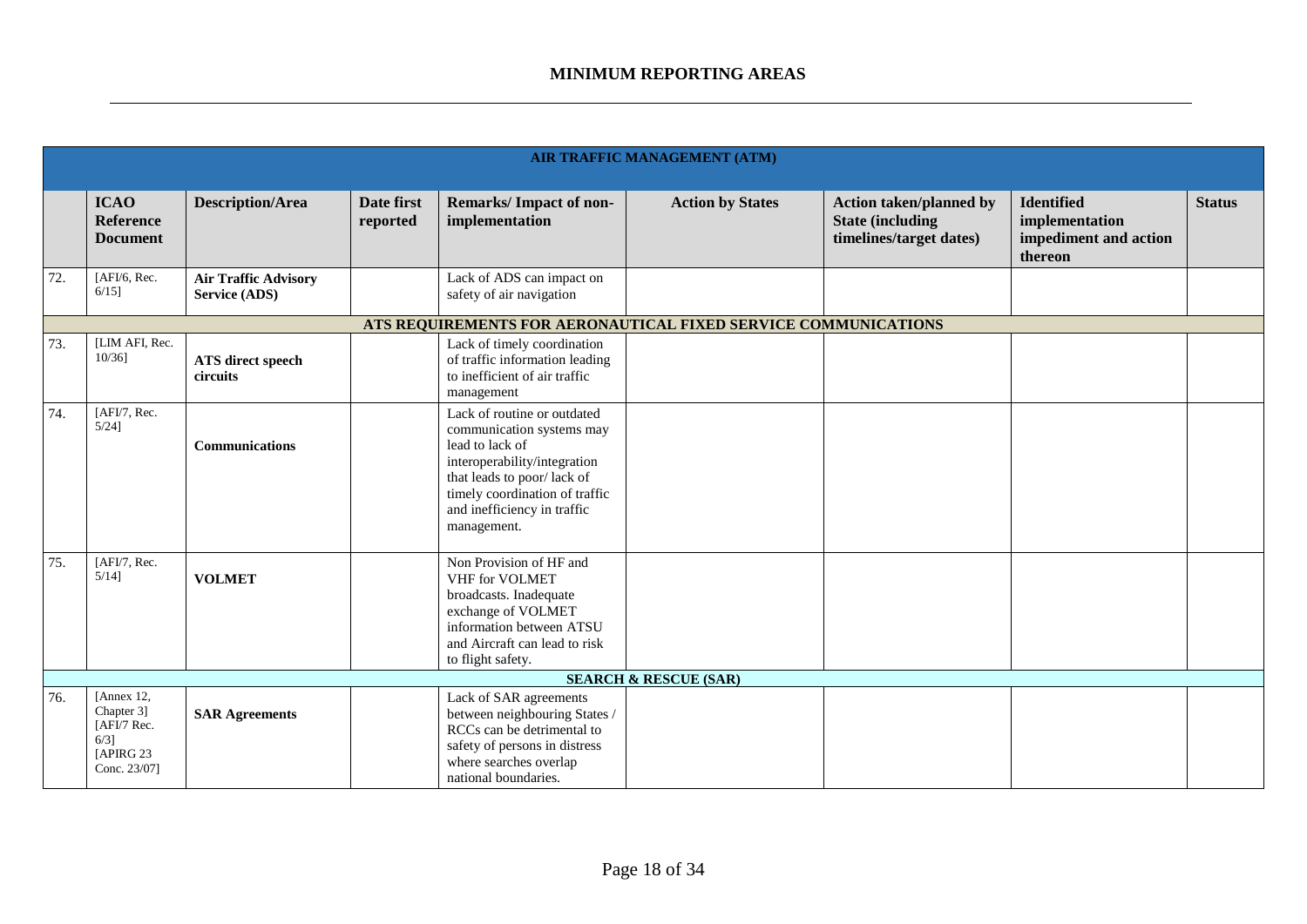|     |                                                                             |                                                      |                        |                                                                                                                                                                                                                       | <b>AIR TRAFFIC MANAGEMENT (ATM)</b> |                                                                                      |                                                                         |               |
|-----|-----------------------------------------------------------------------------|------------------------------------------------------|------------------------|-----------------------------------------------------------------------------------------------------------------------------------------------------------------------------------------------------------------------|-------------------------------------|--------------------------------------------------------------------------------------|-------------------------------------------------------------------------|---------------|
|     | <b>ICAO</b><br><b>Reference</b><br><b>Document</b>                          | <b>Description/Area</b>                              | Date first<br>reported | <b>Remarks/Impact of non-</b><br>implementation                                                                                                                                                                       | <b>Action by States</b>             | <b>Action taken/planned by</b><br><b>State (including</b><br>timelines/target dates) | <b>Identified</b><br>implementation<br>impediment and action<br>thereon | <b>Status</b> |
| 77. | [Annex 12,<br>Section 4.3]                                                  | <b>SAR Units</b>                                     |                        | Lack of adequately equipped<br>and trained search and rescue<br>units and adequate survival<br>and medical supplies can<br>seriously affect the conduct<br>and outcome of SAR<br>operation                            |                                     |                                                                                      |                                                                         |               |
| 78. | [AFI/7 Rec.<br>$6/5$ ]                                                      | <b>SAR Training</b>                                  |                        | Lack of formal and refresher<br>training for SAR personnel<br>can hinder the effectiveness<br>of SAR operation                                                                                                        |                                     |                                                                                      |                                                                         |               |
| 79. | [Annex 12,<br>Section 4.4]                                                  | <b>Search and Rescue</b><br><b>Exercises (SAREX)</b> |                        | Lack of regular training of<br>search and rescue personnel<br>and conduct of regular search<br>and rescue exercises can<br>prevent achievement of<br>maximum efficiency in search<br>and rescue operation.            |                                     |                                                                                      |                                                                         |               |
| 80. | [AFI/7 Rec.<br>6/11<br>[AFI/7 Rec.<br>$6/2$ ]<br>[APIRG 23]<br>Conc. 23/07] | <b>Satellite Aided SAR</b>                           |                        | Lack of implementation of<br>procedures to receive satellite<br>aided SAR will result in<br>difficulty in detection,<br>identification and location of<br>activated 406 MHz ELTs and<br>loss of valuable time for SAR |                                     |                                                                                      |                                                                         |               |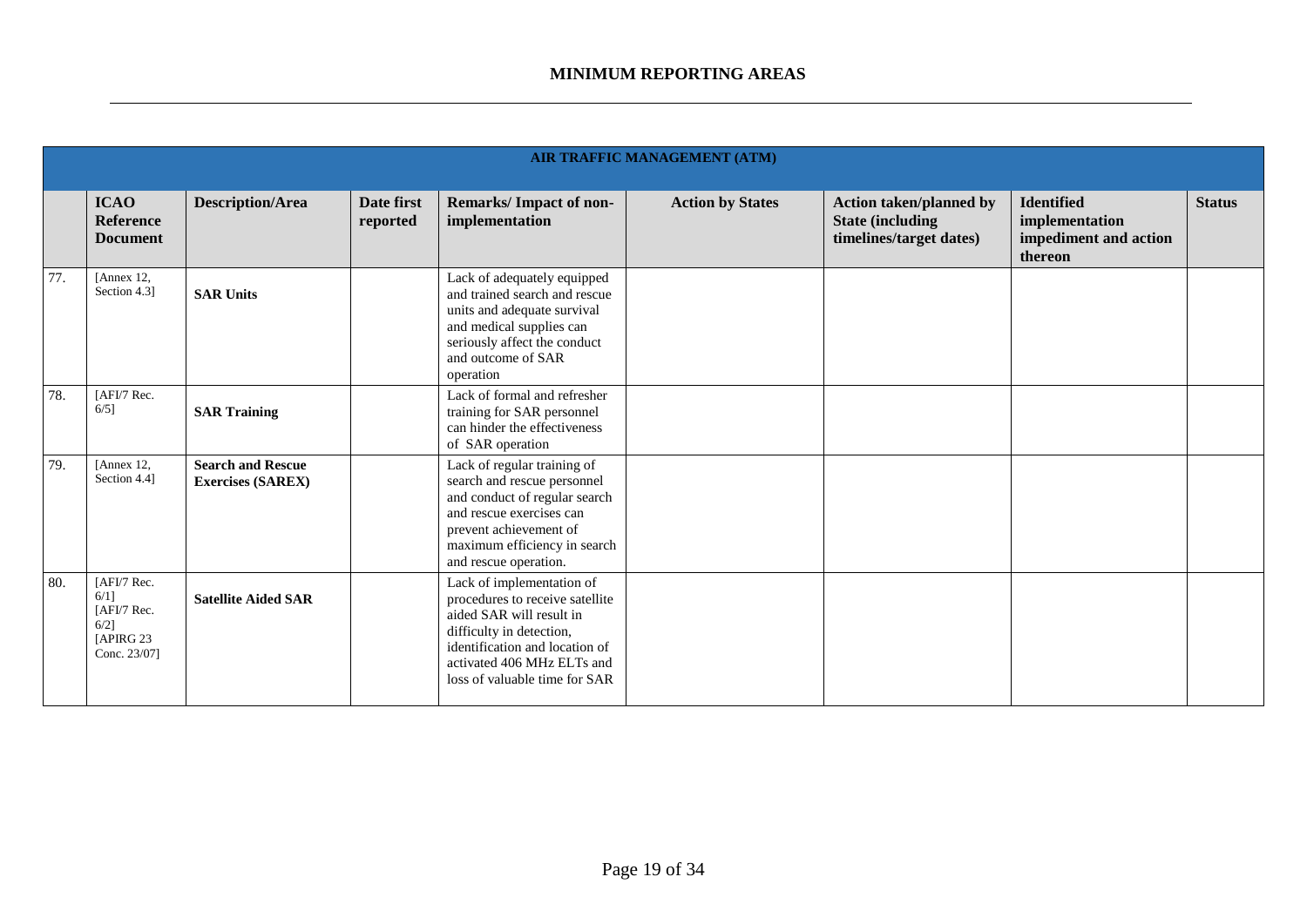|     | <b>COMMUNICATION NAVIGATION AND SURVEILLANCE (CNS)</b>       |                                                                  |                        |                                                                                                   |                         |                                                                                       |                                                                         |               |  |  |
|-----|--------------------------------------------------------------|------------------------------------------------------------------|------------------------|---------------------------------------------------------------------------------------------------|-------------------------|---------------------------------------------------------------------------------------|-------------------------------------------------------------------------|---------------|--|--|
|     | <b>ICAO Reference</b><br><b>Document</b>                     | <b>Description</b>                                               | Date first<br>reported | <b>Remarks/Impact of</b><br>non-implementation                                                    | <b>Action by States</b> | <b>Action taken/planned by</b><br><b>State (including)</b><br>timelines/target dates) | <b>Identified</b><br>implementation<br>impediment and action<br>thereon | <b>Status</b> |  |  |
|     |                                                              |                                                                  |                        | <b>COMMUNICATION</b>                                                                              |                         |                                                                                       |                                                                         |               |  |  |
| 81. | [AFI/7, Rec. 5/24]<br>Annex 10 Vol.2 &3                      | <b>Improvement</b> of<br>communications                          |                        | Unreliable communication<br>systems                                                               |                         |                                                                                       |                                                                         |               |  |  |
| 82. | [LIM AFI, Rec.<br>10/361<br>Annex 10 Vol 2<br>Chap.4 Para4.2 | <b>Implementation of</b><br><b>ATS</b> direct speech<br>circuits |                        | Unavailable ground /ground<br>voice communication                                                 |                         |                                                                                       |                                                                         |               |  |  |
| 83. | [APIRG<br>Conc. 19/25]                                       | <b>Implementation of</b><br><b>VoIP</b>                          |                        | Unavailable ground /ground<br>voice communication<br>switching system                             |                         |                                                                                       |                                                                         |               |  |  |
| 84. | [APIRG<br>Conc. 21/26]                                       | <b>Implementation of</b><br><b>AIDC</b>                          |                        | Unavailable automated data<br>ground/ground coordination<br>communication between<br><b>ATSUs</b> |                         |                                                                                       |                                                                         |               |  |  |
| 85. | [AFI/7, Rec. 9/7]<br>Annex 10 Vol 2                          | <b>Aeronautical fixed</b><br>telecommunication<br>network (AFTN) |                        | Unavailable alphanumeric<br>ground/ground messages<br>communication between<br><b>ATSUs</b>       |                         |                                                                                       |                                                                         |               |  |  |
| 86. | [AFI/7, Rec. 9/5]<br>Annex 10 Vol 2                          | <b>AFTN COM centre</b><br>management                             |                        | Potential loss of<br>alphanumeric messages<br>communication                                       |                         |                                                                                       |                                                                         |               |  |  |
| 87. | [AFI/7, Rec. 9/4]<br>Annex 10 Vol 2                          | <b>AFTN</b><br>circuits/performance                              |                        | Potential loss of<br>performance of<br>alphanumeric messages<br>communication                     |                         |                                                                                       |                                                                         |               |  |  |
| 88. | [AFI/7, Rec. 9/3]<br>Annex 10 Vol 2                          | <b>AFTN</b> efficiency                                           |                        | Potential loss of efficiency<br>of alphanumeric messages<br>communication                         |                         |                                                                                       |                                                                         |               |  |  |
| 89. | <b>[APIRG</b><br>Conc. 20/22]                                | <b>AMHS</b><br>circuits/performance                              |                        | Potential loss of<br>performance of digital<br>messages communication                             |                         |                                                                                       |                                                                         |               |  |  |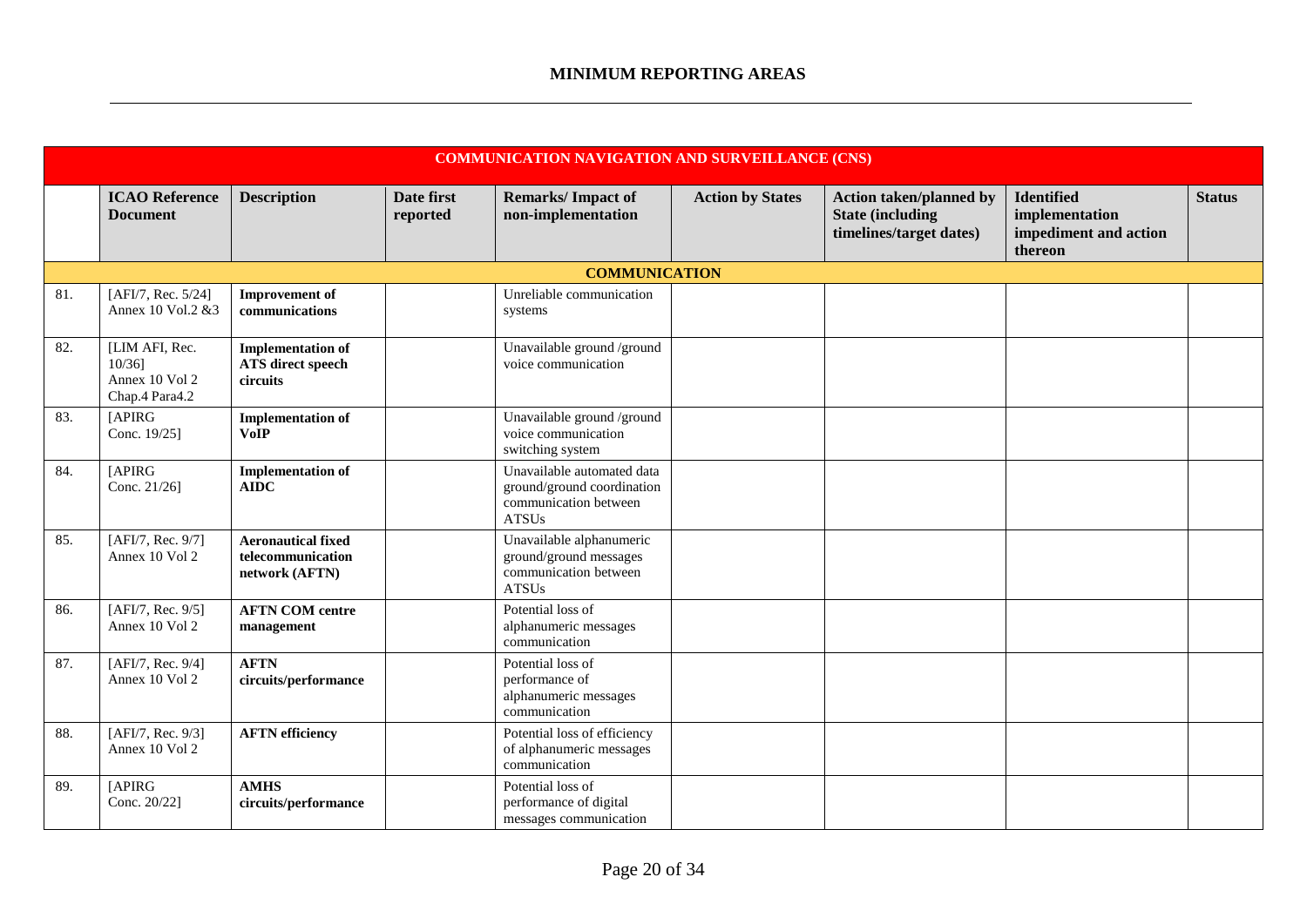|     |                                          |                                                                                                                        |                        | <b>COMMUNICATION NAVIGATION AND SURVEILLANCE (CNS)</b>                                                                                |                         |                                                                                       |                                                                         |               |
|-----|------------------------------------------|------------------------------------------------------------------------------------------------------------------------|------------------------|---------------------------------------------------------------------------------------------------------------------------------------|-------------------------|---------------------------------------------------------------------------------------|-------------------------------------------------------------------------|---------------|
|     | <b>ICAO Reference</b><br><b>Document</b> | <b>Description</b>                                                                                                     | Date first<br>reported | <b>Remarks/Impact of</b><br>non-implementation                                                                                        | <b>Action by States</b> | <b>Action taken/planned by</b><br><b>State (including)</b><br>timelines/target dates) | <b>Identified</b><br>implementation<br>impediment and action<br>thereon | <b>Status</b> |
| 90. | [AFI/6, Rec. 12/26]                      | <b>AFS</b> personnel<br>training                                                                                       |                        | Lack of technical &<br>operational personnel<br>capacity to handle technical<br>task related to a proper<br>operation of AFS circuits |                         |                                                                                       |                                                                         |               |
| 91. | [LIM AFI, Rec.<br>$7/13$ ]               | Liaison visits by<br>communication centre<br>personnel                                                                 |                        | Lack of assistance and<br>guidance to technical<br>personnel in the conduct of<br>proper functioning and<br>operation of AFS circuits |                         |                                                                                       |                                                                         |               |
| 92. | [AFI/7, Rec. 9/10]                       | <b>Satellite broadcast</b>                                                                                             |                        | Unavailability of regional<br>wide area satellite<br>broadcasted communication                                                        |                         |                                                                                       |                                                                         |               |
| 93. | [AFI/7, Rec. 5/12]<br>Annex 10 Vol 2     | <b>Implementation of</b><br>VHF radio coverage                                                                         |                        | Poor reliable duplex<br>Air/ground voice<br>communication                                                                             |                         |                                                                                       |                                                                         |               |
| 94. | [AFI/6, Rec. 13/4]                       | <b>Provision of SELCAL</b>                                                                                             |                        | Poor reliable duplex<br>Air/ground voice<br>communication                                                                             |                         |                                                                                       |                                                                         |               |
| 95. | [Annex 11,<br>Chapter 6]                 | <b>Lack of essential</b><br>communication<br>facilities to support the<br>provisions of ATS<br>(internal and external) |                        | Unavailable ground /ground<br>voice communication                                                                                     |                         |                                                                                       |                                                                         |               |
| 96. | [AFI/6, Rec. 13/3]                       | Improved use of the<br>aeronautical mobile<br>service (HF)                                                             |                        | Poor reliable duplex<br>Air/ground voice<br>communication                                                                             |                         |                                                                                       |                                                                         |               |
| 97. | [AFI/7, Rec. 5/14]                       | <b>HF</b> and VHF<br><b>VOLMET</b> broadcasts                                                                          |                        | Poor reliable duplex<br>Air/ground voice<br>communication                                                                             |                         |                                                                                       |                                                                         |               |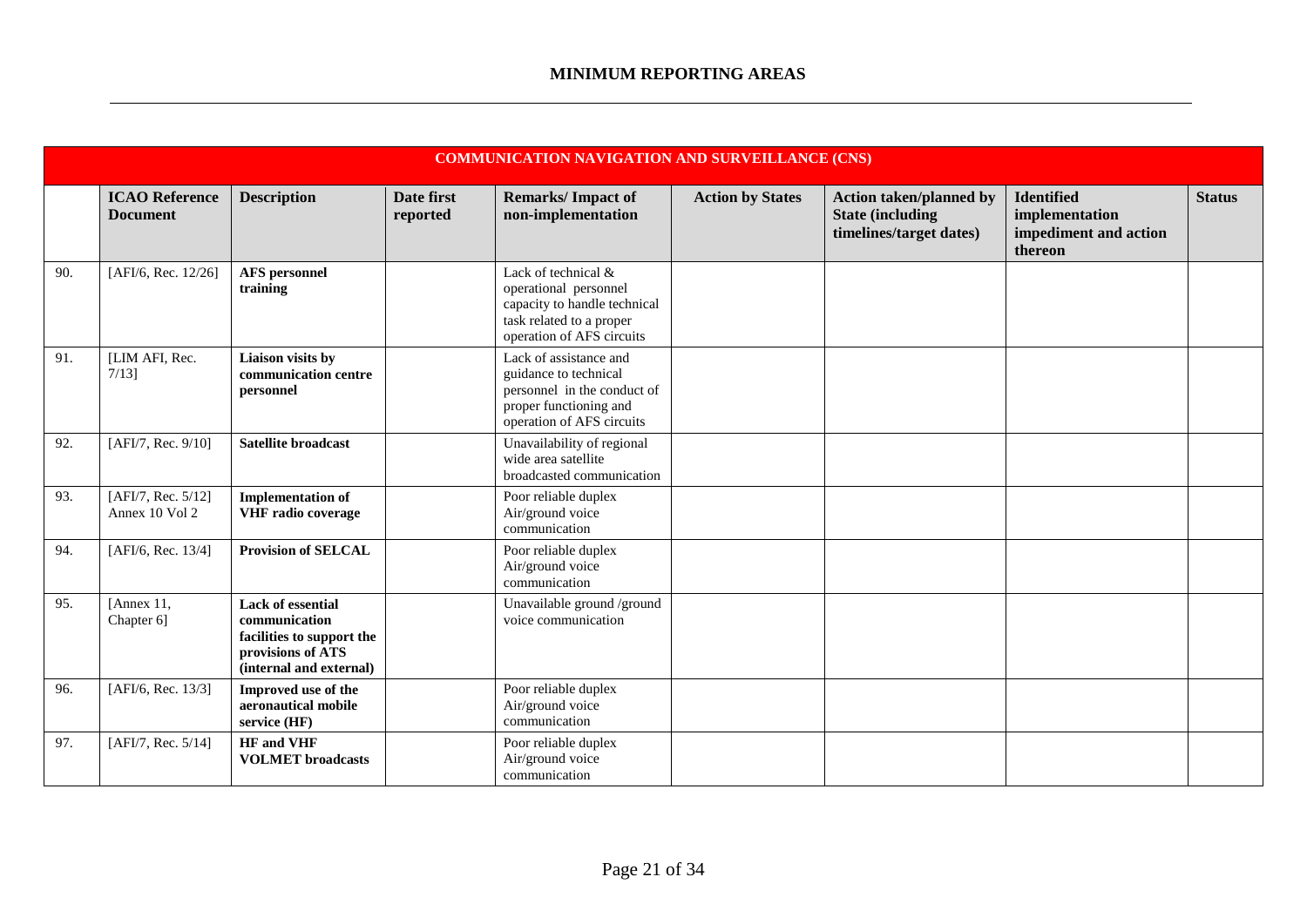|      | <b>COMMUNICATION NAVIGATION AND SURVEILLANCE (CNS)</b> |                                                                                            |                        |                                                                                                                                              |                         |                                                                                      |                                                                         |               |  |
|------|--------------------------------------------------------|--------------------------------------------------------------------------------------------|------------------------|----------------------------------------------------------------------------------------------------------------------------------------------|-------------------------|--------------------------------------------------------------------------------------|-------------------------------------------------------------------------|---------------|--|
|      | <b>ICAO Reference</b><br><b>Document</b>               | <b>Description</b>                                                                         | Date first<br>reported | <b>Remarks/Impact of</b><br>non-implementation                                                                                               | <b>Action by States</b> | <b>Action taken/planned by</b><br><b>State (including</b><br>timelines/target dates) | <b>Identified</b><br>implementation<br>impediment and action<br>thereon | <b>Status</b> |  |
| 98.  | [APIRG<br>Conc.17/25]                                  | <b>Implementation of</b><br>controller-pilot data<br>link communications<br>(CPDLC)        |                        | Poor reliable duplex<br>Air/ground datalink<br>communication                                                                                 |                         |                                                                                      |                                                                         |               |  |
| 99.  | [APIRG<br>Conc.17/26]                                  | <b>Implementation of</b><br><b>Required Performance</b><br>Communication<br>(RCP)          |                        | Inefficient duplex<br>air/ground datalink<br>communication                                                                                   |                         |                                                                                      |                                                                         |               |  |
| 100. | [AFI/6, Rec. 13/12,<br><b>FASID Table ATS</b><br>2]    | <b>HF VOLMET</b><br>broadcasts                                                             |                        | Unavailability of MET<br>information broadcast<br>system                                                                                     |                         |                                                                                      |                                                                         |               |  |
|      |                                                        |                                                                                            |                        | <b>NAVIGATION (FASID Table CNS 3)</b>                                                                                                        |                         |                                                                                      |                                                                         |               |  |
| 101. | [Doc. 9718 Vol II]                                     | <b>Planning principles</b><br>for radio navigation<br>aids                                 |                        | Potential lack of ARNS                                                                                                                       |                         |                                                                                      |                                                                         |               |  |
| 102. | [AFI/6, Rec. 14/1]                                     | <b>Testing of radio</b><br>navigation aids                                                 |                        | Potential inaccurate signal<br>radiated by radio<br>navigation aids                                                                          |                         |                                                                                      |                                                                         |               |  |
| 103. | [AFI/6, Rec. 14/3]                                     | <b>Reliability of</b><br>operation of radio<br>navigation aids                             |                        | Potential unreliable signal<br>radiated by radio<br>navigation aids                                                                          |                         |                                                                                      |                                                                         |               |  |
|      |                                                        |                                                                                            |                        | <b>SURVEILLANCE (FASID Tables CNS 4A and 4B)</b>                                                                                             |                         |                                                                                      |                                                                         |               |  |
| 104. | [AFI/7, Conc. 11/2]                                    | <b>Application of</b><br>procedures for 24-bit<br>aircraft address<br>assignment           |                        | Potential risks of<br>dysfunction of SSR Mode S<br>service due to non-<br>harmonized procedures for<br>24-bit aircraft address<br>assignment |                         |                                                                                      |                                                                         |               |  |
| 105. | [PANS-ATM<br>Chapter 8]                                | <b>Lack of essential</b><br>surveillance facilities<br>to support the<br>provisions of ATS |                        | Lack of surveillance service<br>provision to support ATS<br>delivery                                                                         |                         |                                                                                      |                                                                         |               |  |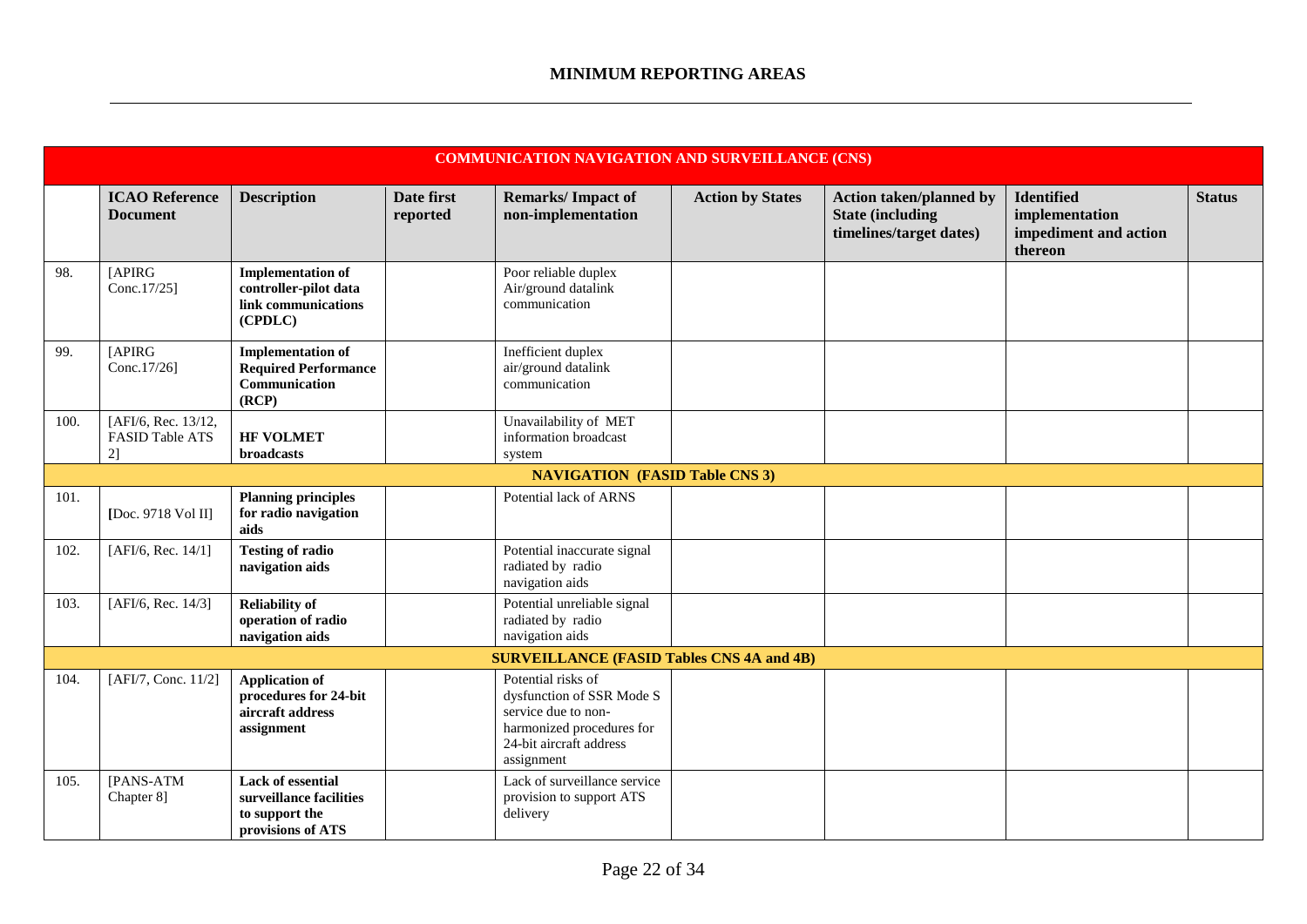|      | <b>COMMUNICATION NAVIGATION AND SURVEILLANCE (CNS)</b> |                                                                                                                         |                        |                                                                                                                        |                         |                                                                                      |                                                                         |               |  |  |
|------|--------------------------------------------------------|-------------------------------------------------------------------------------------------------------------------------|------------------------|------------------------------------------------------------------------------------------------------------------------|-------------------------|--------------------------------------------------------------------------------------|-------------------------------------------------------------------------|---------------|--|--|
|      | <b>ICAO Reference</b><br><b>Document</b>               | <b>Description</b>                                                                                                      | Date first<br>reported | <b>Remarks/Impact of</b><br>non-implementation                                                                         | <b>Action by States</b> | <b>Action taken/planned by</b><br><b>State (including</b><br>timelines/target dates) | <b>Identified</b><br>implementation<br>impediment and action<br>thereon | <b>Status</b> |  |  |
| 106. | [APIRG<br>Conc.17/31]                                  | <b>Implementation of</b><br>automatic dependent<br>surveillance (ADS-C)                                                 |                        | Lack of surveillance service<br>provision to support ATS<br>delivery in the oceanic and<br>continental remote airspace |                         |                                                                                      |                                                                         |               |  |  |
| 107. | [APIRG Conc.<br>20/09<br><b>APIRG</b><br>Conc.21/09]   | Implementation<br><b>Required Surveillance</b><br><b>Performance RSP</b>                                                |                        | Inefficient duplex<br>air/ground datalink<br>surveillance service                                                      |                         |                                                                                      |                                                                         |               |  |  |
| 108. | [APIRG Conc.<br>21/33<br>APIRG Conc.<br>22/40]         | <b>Implementation of</b><br>automatic dependent<br>surveillance (ADS-B)                                                 |                        | Lack of surveillance service<br>provision to support ATS<br>delivery                                                   |                         |                                                                                      |                                                                         |               |  |  |
|      |                                                        |                                                                                                                         |                        | <b>SPECTRUM</b>                                                                                                        |                         |                                                                                      |                                                                         |               |  |  |
| 109. | [LIM AFI, Rec.<br>$9/3$ ]                              | <b>Frequency utilization</b><br>lists LF/MF, 108 MHz<br>to 117.975 MHz and<br>960 MHz to 1215<br><b>MHz</b> bands       |                        | Potential risks of harmful<br>interferences                                                                            |                         |                                                                                      |                                                                         |               |  |  |
| 110. | [Doc 9718]                                             | Geographical<br>separation criteria for<br>VHF air-ground<br>communications                                             |                        | Potential risks of harmful<br>interferences                                                                            |                         |                                                                                      |                                                                         |               |  |  |
| 111. | [APIRG Conc.<br>$13/18$ ]                              | <b>Frequency stability</b><br>and effective adjacent<br>channel rejection<br>characteristic in the<br><b>VHF</b> mobile |                        | Potential risks of harmful<br>interferences                                                                            |                         |                                                                                      |                                                                         |               |  |  |
| 112. | [LIM AFI, Rec.<br>$8/5$ ]                              | <b>Elimination of</b><br>interference on AMS<br>frequencies                                                             |                        | Lack or poor quality of<br>air/ground duplex<br>communication                                                          |                         |                                                                                      |                                                                         |               |  |  |
| 113. | [LIM AFI, Rec.<br>$8/6$ ]                              | <b>Measures to reduce</b><br>harmful interference<br>from carrier systems                                               |                        | Lack or poor quality of<br>air/ground duplex<br>communication                                                          |                         |                                                                                      |                                                                         |               |  |  |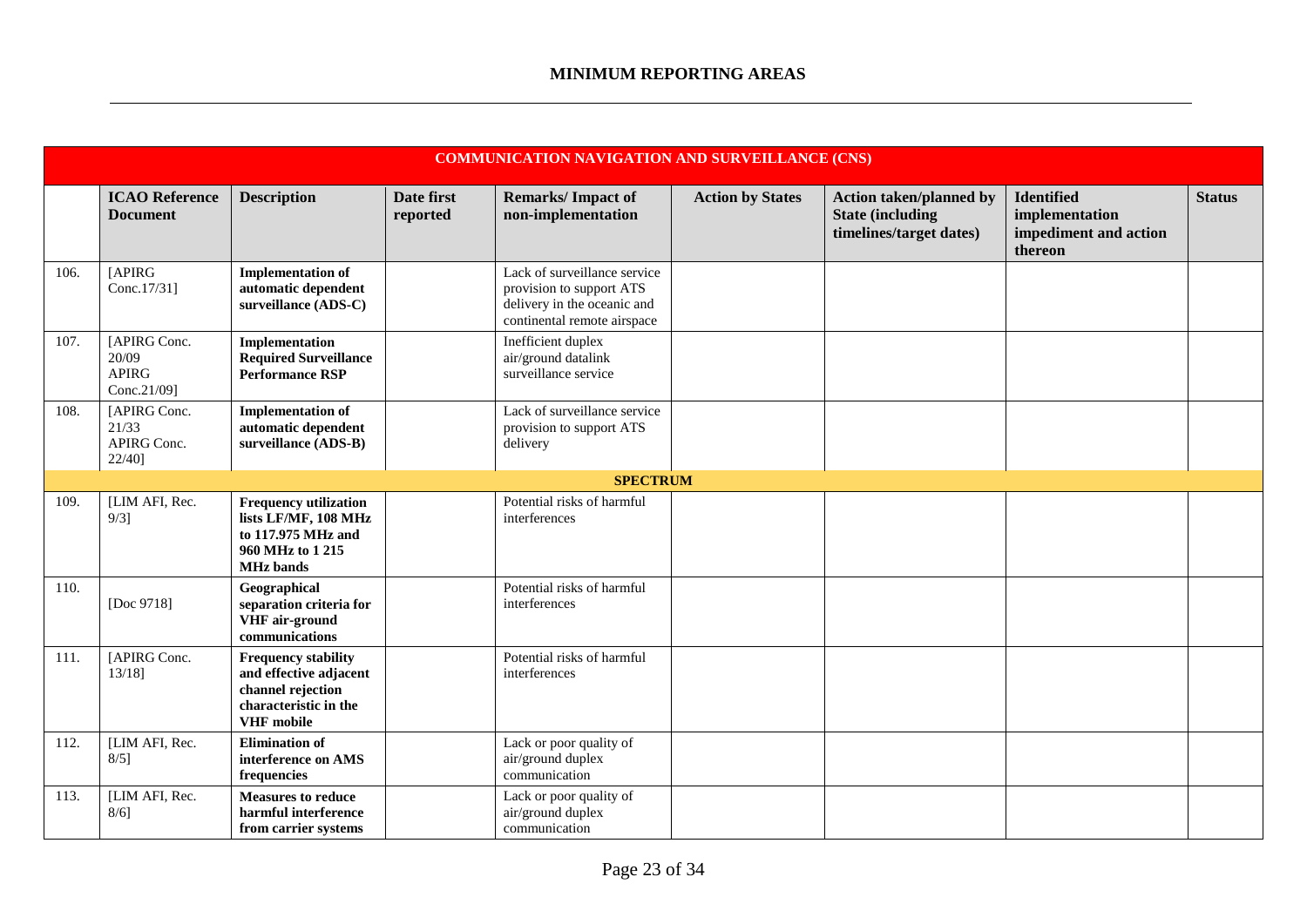|      | <b>COMMUNICATION NAVIGATION AND SURVEILLANCE (CNS)</b> |                                                                                                                                      |                        |                                                                      |                         |                                                                                       |                                                                         |               |  |  |
|------|--------------------------------------------------------|--------------------------------------------------------------------------------------------------------------------------------------|------------------------|----------------------------------------------------------------------|-------------------------|---------------------------------------------------------------------------------------|-------------------------------------------------------------------------|---------------|--|--|
|      | <b>ICAO Reference</b><br><b>Document</b>               | <b>Description</b>                                                                                                                   | Date first<br>reported | <b>Remarks/Impact of</b><br>non-implementation                       | <b>Action by States</b> | <b>Action taken/planned by</b><br><b>State (including)</b><br>timelines/target dates) | <b>Identified</b><br>implementation<br>impediment and action<br>thereon | <b>Status</b> |  |  |
| 114. | [Doc 9718 Vol 2]                                       | <b>VHF</b> frequency<br>utilization list                                                                                             |                        | Lack or poor quality of<br>air/ground duplex<br>communication        |                         |                                                                                       |                                                                         |               |  |  |
| 115. | [AFI/6, Rec. 13/13]                                    | <b>Notification of</b><br>frequency assignments                                                                                      |                        | Non updated regional and<br>global COM Lists                         |                         |                                                                                       |                                                                         |               |  |  |
| 116. | [AFI/6, Rec. 13/14]                                    | <b>VHF</b> channels for<br>aerodrome and<br>approach control                                                                         |                        | Risk of VHF channels<br>congestion in the aerodrome                  |                         |                                                                                       |                                                                         |               |  |  |
| 117. | [AFI/6, Rec. 14/4]                                     | <b>Notification of</b><br>frequency assignments<br>to radio navigation<br>aids                                                       |                        | Non updated regional and<br>global COM Lists                         |                         |                                                                                       |                                                                         |               |  |  |
| 118. | [AFI/7, Rec. 10/2]                                     | Geographical<br>separation criteria for<br>VOR and/or<br><b>VOR/DME</b><br>installations in the AFI<br>region                        |                        | Risks of harmful<br>interferences amongst<br>VHF/UHF Nav'Aids        |                         |                                                                                       |                                                                         |               |  |  |
| 119. | [AFI/7, Rec. 10/3]                                     | Geographical<br>separation criteria for<br>ILS installations in the<br><b>AFI</b> region                                             |                        | Risks of harmful<br>interferences amongst<br>VHF/UHF landing systems |                         |                                                                                       |                                                                         |               |  |  |
| 120. | [APIRG Conc.<br>$20/30$ ]                              | <b>VSAT</b> station<br>frequency not<br>registered in the ITU<br><b>Master International</b><br><b>Frequency Register</b><br>(IMIFR) |                        | Lack of protection and risk<br>of harmful interferences              |                         |                                                                                       |                                                                         |               |  |  |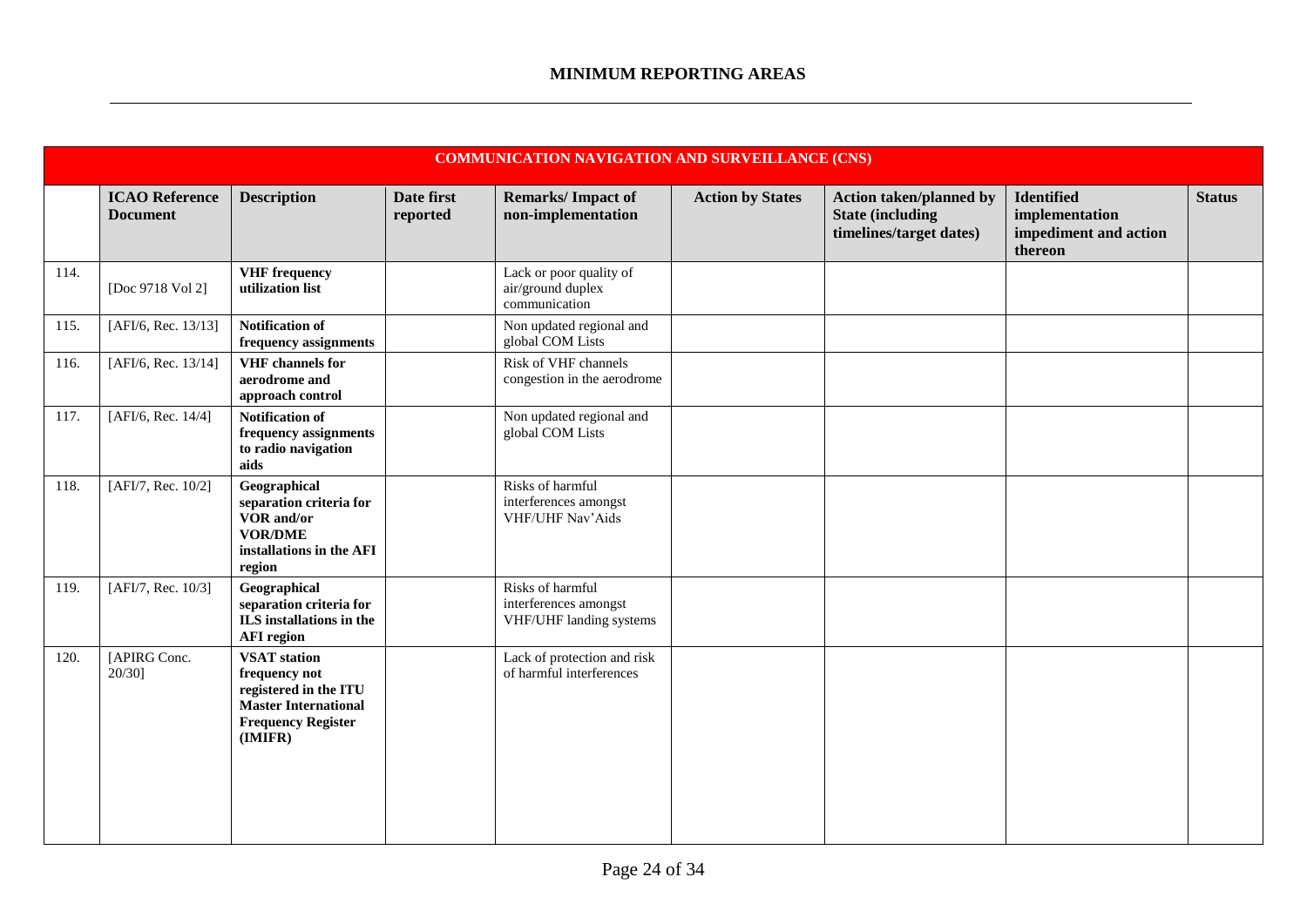|      | <b>COMMUNICATION NAVIGATION AND SURVEILLANCE (CNS)</b>         |                                                                                                                               |                        |                                                                                                  |                         |                                                                                       |                                                                         |               |  |  |
|------|----------------------------------------------------------------|-------------------------------------------------------------------------------------------------------------------------------|------------------------|--------------------------------------------------------------------------------------------------|-------------------------|---------------------------------------------------------------------------------------|-------------------------------------------------------------------------|---------------|--|--|
|      | <b>ICAO Reference</b><br><b>Document</b>                       | <b>Description</b>                                                                                                            | Date first<br>reported | <b>Remarks/Impact of</b><br>non-implementation                                                   | <b>Action by States</b> | <b>Action taken/planned by</b><br><b>State (including)</b><br>timelines/target dates) | <b>Identified</b><br>implementation<br>impediment and action<br>thereon | <b>Status</b> |  |  |
|      | ASBU MODULES - COMMUNICATION NAVIGATION AND SURVEILLANCE (CNS) |                                                                                                                               |                        |                                                                                                  |                         |                                                                                       |                                                                         |               |  |  |
| 121. | [GANP Doc;. 9750]<br><b>APIRG Conc</b><br>19/39]               | <b>B0-FICE:</b><br>Interoperability,<br><b>Efficiency</b> and<br>Capacity through<br><b>Ground-Ground</b><br>Integration      |                        | Lack of interconnection and<br>interoperability between<br>neighbouring ATSUs<br>CNS/ATM systems |                         |                                                                                       |                                                                         |               |  |  |
| 122. | [GANP Doc; 9750]                                               | <b>B0-ASUR: Initial</b><br>capability for ground<br>surveillance                                                              |                        | Lack of ground based<br>surveillance systems                                                     |                         |                                                                                       |                                                                         |               |  |  |
| 123. | <b>APIRG Conc</b><br>19/39]                                    | <b>B0-APTA:</b><br><b>Optimization of</b><br><b>Approach Procedures</b><br>including vertical<br>guidance                     |                        | Lack of CAT I landing<br>capability                                                              |                         |                                                                                       |                                                                         |               |  |  |
| 124. | [GANP Doc;. 9750]                                              | <b>B0-ACAS: ACAS</b><br><b>Improvements</b>                                                                                   |                        | Lack of improved collision<br>avoidance separation<br>system                                     |                         |                                                                                       |                                                                         |               |  |  |
| 125. | <b>APIRG Conc</b><br>19/39]                                    | <b>B0-TBO:</b> Improved<br><b>Safety and Efficiency</b><br>through the initial<br>application of Data<br><b>Link En-Route</b> |                        | Poor reliable duplex<br>Air/ground datalink<br>communication                                     |                         |                                                                                       |                                                                         |               |  |  |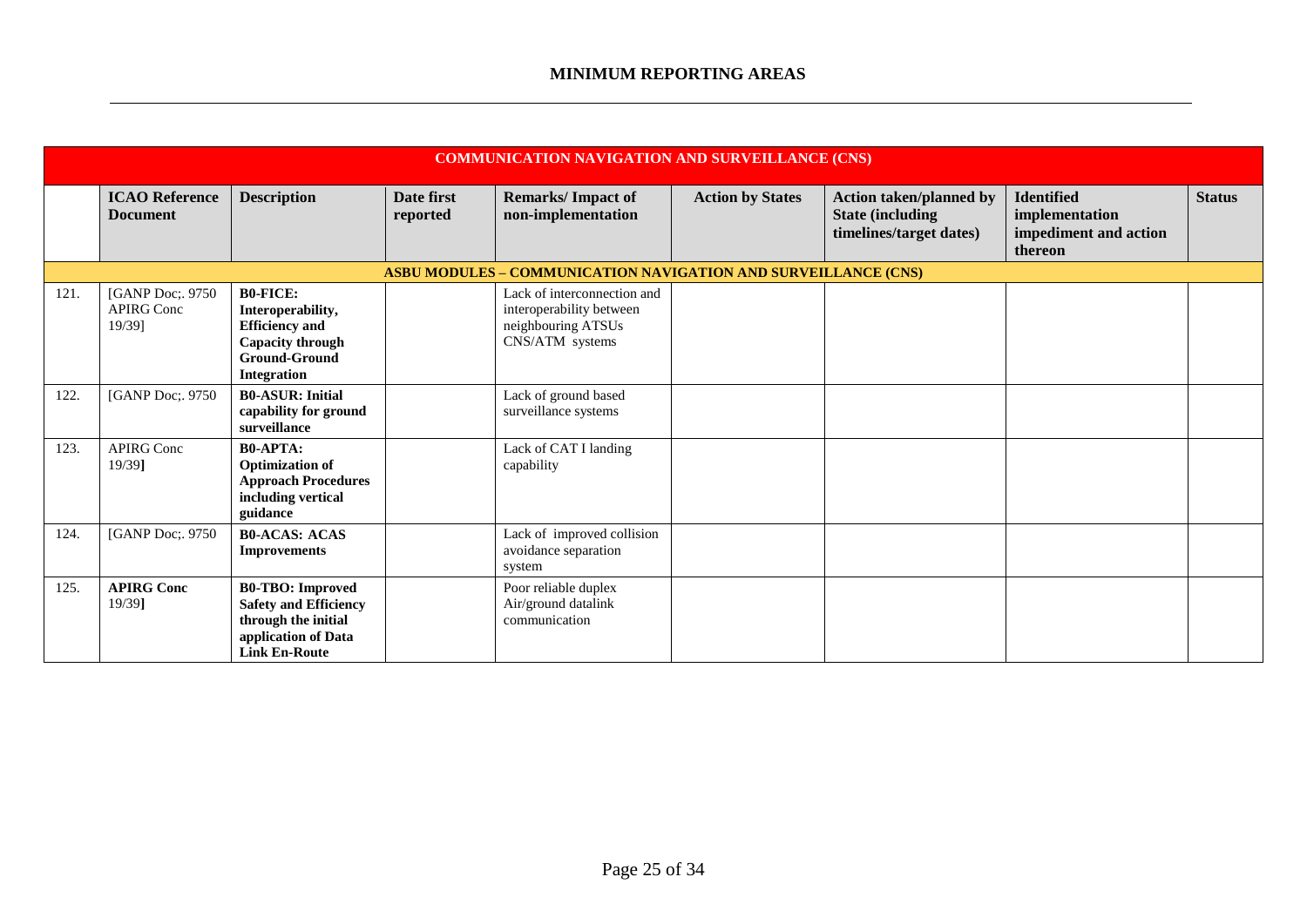|      |                                                                                                                                                                        |                      |                                  |                                                                                                                                                                                                                                                                                                                                                                 | AERONAUTICAL INFORMATION MANAGEMENT (AIM) |                                                                                       |                                                                         |               |
|------|------------------------------------------------------------------------------------------------------------------------------------------------------------------------|----------------------|----------------------------------|-----------------------------------------------------------------------------------------------------------------------------------------------------------------------------------------------------------------------------------------------------------------------------------------------------------------------------------------------------------------|-------------------------------------------|---------------------------------------------------------------------------------------|-------------------------------------------------------------------------|---------------|
|      | <b>ICAO</b><br>Reference<br><b>Document</b>                                                                                                                            | <b>Description</b>   | <b>Date</b><br>first<br>reported | <b>Remarks/Impact of non-</b><br>implementation                                                                                                                                                                                                                                                                                                                 | <b>Action by States</b>                   | <b>Action taken/planned by</b><br><b>State (including)</b><br>timelines/target dates) | <b>Identified</b><br>implementation<br>impediment and action<br>thereon | <b>Status</b> |
|      |                                                                                                                                                                        |                      |                                  |                                                                                                                                                                                                                                                                                                                                                                 | <b>INTERNATIONAL NOTAM OFFICE</b>         |                                                                                       |                                                                         |               |
| 126. | Annex 15:<br>chapter 6<br>PANS-AIM:<br>chapter 6,<br>appendices<br>3,4,5,7                                                                                             | <b>NOTAM</b> service |                                  | In order to meet the operational<br>needs of the users, it is<br>essential to provide information<br>that is timely and fit for<br>purpose.<br>Lack of timely issuance of<br>relevant NOTAM about status<br>and condition of air navigation<br>services infrastructure can<br>affect the safely and efficient<br>conduct flight operations.                     |                                           |                                                                                       |                                                                         |               |
|      |                                                                                                                                                                        |                      |                                  |                                                                                                                                                                                                                                                                                                                                                                 | <b>CARTOGRAPHY OFFICE</b>                 |                                                                                       |                                                                         |               |
| 127. | Annex 15:<br>chapter 5<br>Annex 4: all<br>chapters<br>PANS-AIM:<br>chapter 5,<br>appendix 2<br>PANS-OPS:<br>part I, chapter<br>9 and all<br>"promulgation"<br>chapters | Cartography service  |                                  | Annex 4 requires each<br>Contracting State to ensure the<br>availability of the required<br>charts either by producing the<br>charts itself, or by arranging for<br>production by another<br>Contracting State or by an<br>agency.<br>Non-provision of up to date<br>aeronautical charts that fit<br>operational need can impact on<br>safety of air navigation |                                           |                                                                                       |                                                                         |               |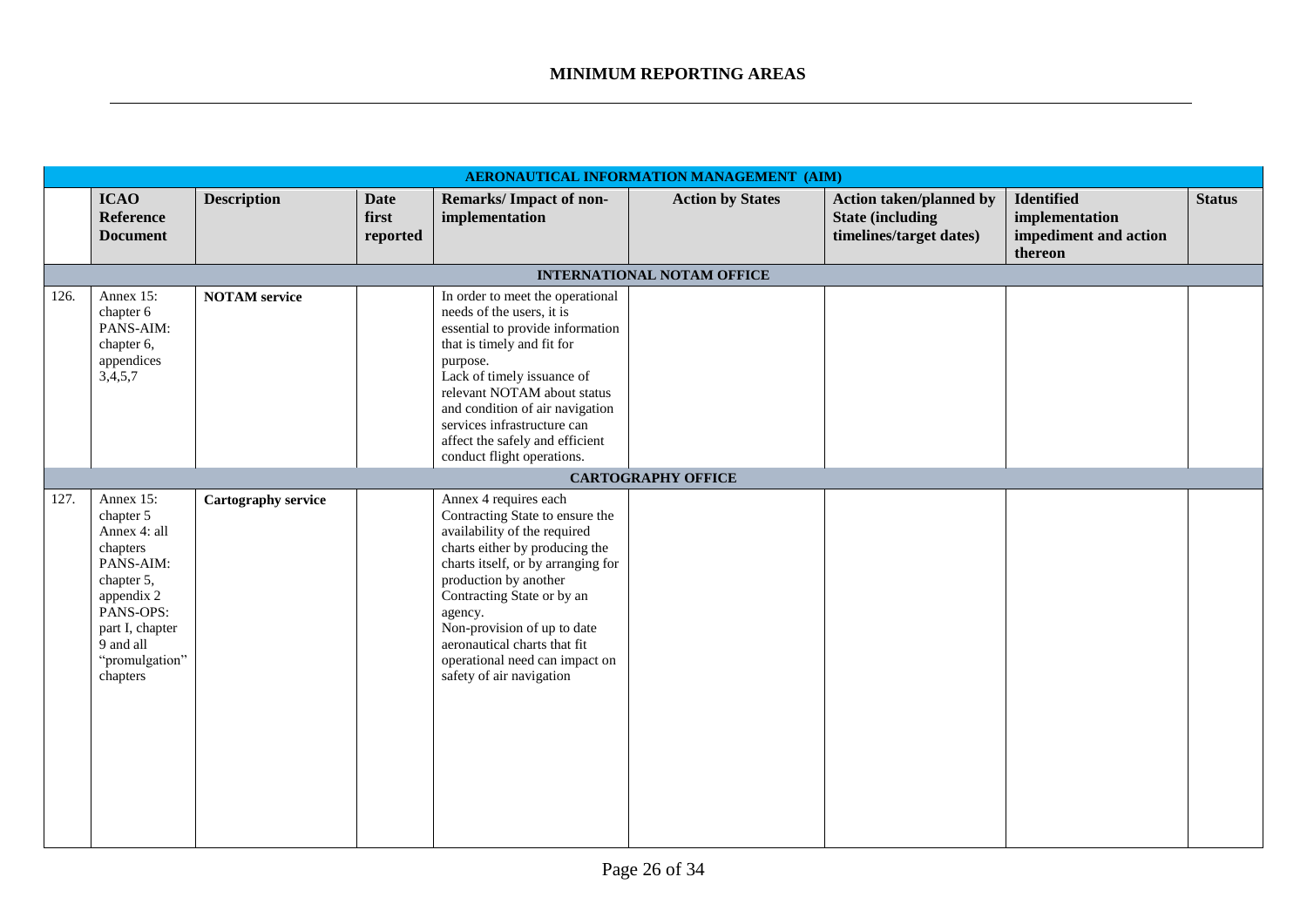|      | AERONAUTICAL INFORMATION MANAGEMENT (AIM)                                                              |                                                                         |                                  |                                                                                                                                                                                                                                                                                                                                                                                                                               |                                     |                                                                                       |                                                                         |               |  |  |
|------|--------------------------------------------------------------------------------------------------------|-------------------------------------------------------------------------|----------------------------------|-------------------------------------------------------------------------------------------------------------------------------------------------------------------------------------------------------------------------------------------------------------------------------------------------------------------------------------------------------------------------------------------------------------------------------|-------------------------------------|---------------------------------------------------------------------------------------|-------------------------------------------------------------------------|---------------|--|--|
|      | <b>ICAO</b><br><b>Reference</b><br><b>Document</b>                                                     | <b>Description</b>                                                      | <b>Date</b><br>first<br>reported | <b>Remarks/Impact of non-</b><br>implementation                                                                                                                                                                                                                                                                                                                                                                               | <b>Action by States</b>             | <b>Action taken/planned by</b><br><b>State (including)</b><br>timelines/target dates) | <b>Identified</b><br>implementation<br>impediment and action<br>thereon | <b>Status</b> |  |  |
|      |                                                                                                        |                                                                         |                                  |                                                                                                                                                                                                                                                                                                                                                                                                                               | <b>PUBLICATION OFFICE</b>           |                                                                                       |                                                                         |               |  |  |
| 128. | Annex 15:<br>chapter 5<br>PANS-AIM:<br>chapter 5,<br>appendix 2<br>PANS-OPS:<br>part III, section<br>5 | <b>Aeronautical</b><br><b>Information</b><br><b>Publication service</b> |                                  | The AIP constitutes the basic<br>source for aeronautical<br>information of permanent and<br>long duration nature.<br>Non-provision of an AIP that is<br>standard formatted, of quality-<br>assured and regularly updated<br>can jeopardize the safety of air<br>navigation.                                                                                                                                                   |                                     |                                                                                       |                                                                         |               |  |  |
|      |                                                                                                        |                                                                         |                                  |                                                                                                                                                                                                                                                                                                                                                                                                                               | <b>AERODROME/HELIPORT AIS UNITS</b> |                                                                                       |                                                                         |               |  |  |
| 129. | Annex 15:<br>chapter 5<br>PANS-AIM:<br>chapter 5                                                       | Pre-flight briefing<br>service                                          |                                  | For any aerodrome used for<br>international air operations,<br>aeronautical information of<br>operational significance<br>relative to the route stages<br>originating at the aerodrome<br>shall be provided to flight<br>operations personnel.<br>Lack of pre-flight information<br>can affect flight planning and<br>safety of air navigation.                                                                               |                                     |                                                                                       |                                                                         |               |  |  |
| 130. | Annex 15:<br>chapter 5                                                                                 | <b>Post-flight information</b><br>service                               |                                  | Information concerning the<br>state and operation of air<br>navigation facilities or services,<br>or information relative to the<br>presence of wildlife hazards<br>reported by flight crews is<br>essential for the safety of other<br>flights.<br>Non-implementation of an<br>effective post-flight<br>information service will fail to<br>update AIS with operational<br>significant information noted<br>by flight crews. |                                     |                                                                                       |                                                                         |               |  |  |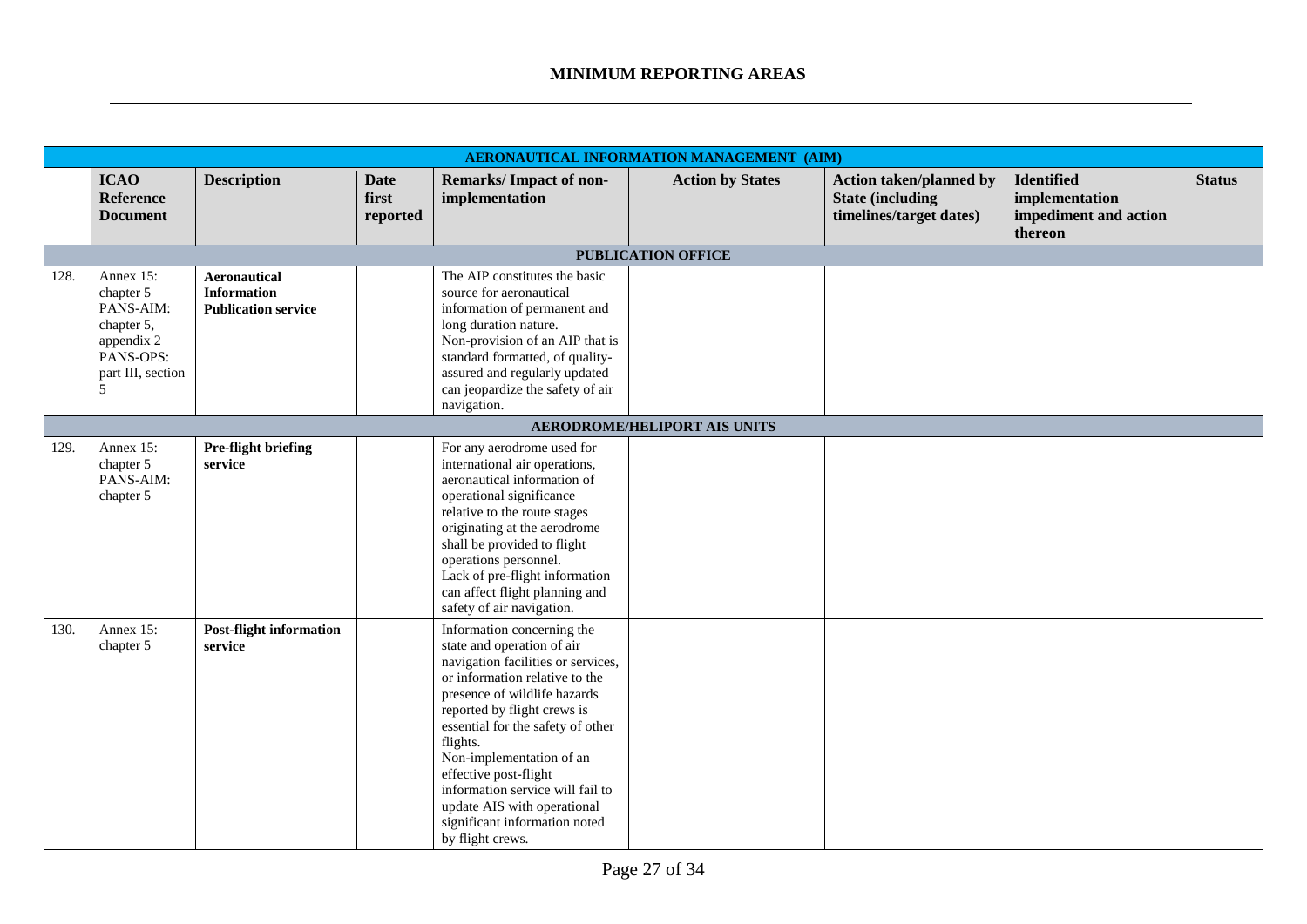|      |                                                    |                                                                                                     |                                  |                                                                                                                                                                                                                                                                                                                                                                                                                         | <b>AERONAUTICAL INFORMATION MANAGEMENT (AIM)</b> |                                                                                      |                                                                         |               |
|------|----------------------------------------------------|-----------------------------------------------------------------------------------------------------|----------------------------------|-------------------------------------------------------------------------------------------------------------------------------------------------------------------------------------------------------------------------------------------------------------------------------------------------------------------------------------------------------------------------------------------------------------------------|--------------------------------------------------|--------------------------------------------------------------------------------------|-------------------------------------------------------------------------|---------------|
|      | <b>ICAO</b><br><b>Reference</b><br><b>Document</b> | <b>Description</b>                                                                                  | <b>Date</b><br>first<br>reported | <b>Remarks/Impact of non-</b><br>implementation                                                                                                                                                                                                                                                                                                                                                                         | <b>Action by States</b>                          | <b>Action taken/planned by</b><br><b>State (including</b><br>timelines/target dates) | <b>Identified</b><br>implementation<br>impediment and action<br>thereon | <b>Status</b> |
|      |                                                    |                                                                                                     |                                  |                                                                                                                                                                                                                                                                                                                                                                                                                         | <b>ASBU MODULES</b>                              |                                                                                      |                                                                         |               |
| 131. | <b>APIRG</b><br>conclusion<br>19/6                 | <b>B0-DATM: Service</b><br>improvement through<br>digital aeronautical<br>information<br>management |                                  | The need for interoperable<br>exchange of aeronautical data<br>and information requires<br>providing them in digital form<br>and complying with digital data<br>exchange requirements.<br>Lack of AIS automation and<br>non-implementation of digital<br>data centric aeronautical<br>products increase the chance of<br>human errors during processing<br>of aeronautical information and<br>reduce efficiency of AIS. |                                                  |                                                                                      |                                                                         |               |
| 132. | Annex 15:<br>chapters 1,3,6                        | <b>DAIM-B1/1: Provision</b><br>of quality-assured<br>aeronautical data and<br>information           |                                  | Non-implementation of Quality<br>Management System applied to<br>AIM and non-use of common<br>reference systems (WGS84 and<br>AIRAC) lead to the failure to<br>provide aeronautical data and<br>information of required quality.                                                                                                                                                                                        |                                                  |                                                                                      |                                                                         |               |
| 133. | Annex 15:<br>chapters 5                            | <b>DAIM-B1/3: Provision</b><br>of digital terrain data<br>sets                                      |                                  | The need for interoperable<br>exchange of terrain data<br>requires providing the data in<br>digital form and complying<br>with digital data exchange<br>requirements.                                                                                                                                                                                                                                                   |                                                  |                                                                                      |                                                                         |               |
| 134. | Annex 15:<br>chapters 5                            | <b>DAIM-B1/4: Provision</b><br>of digital obstacle data<br>sets                                     |                                  | The need for interoperable<br>exchange of obstacle data<br>requires providing the data in<br>digital form and complying<br>with digital data exchange<br>requirements.                                                                                                                                                                                                                                                  |                                                  |                                                                                      |                                                                         |               |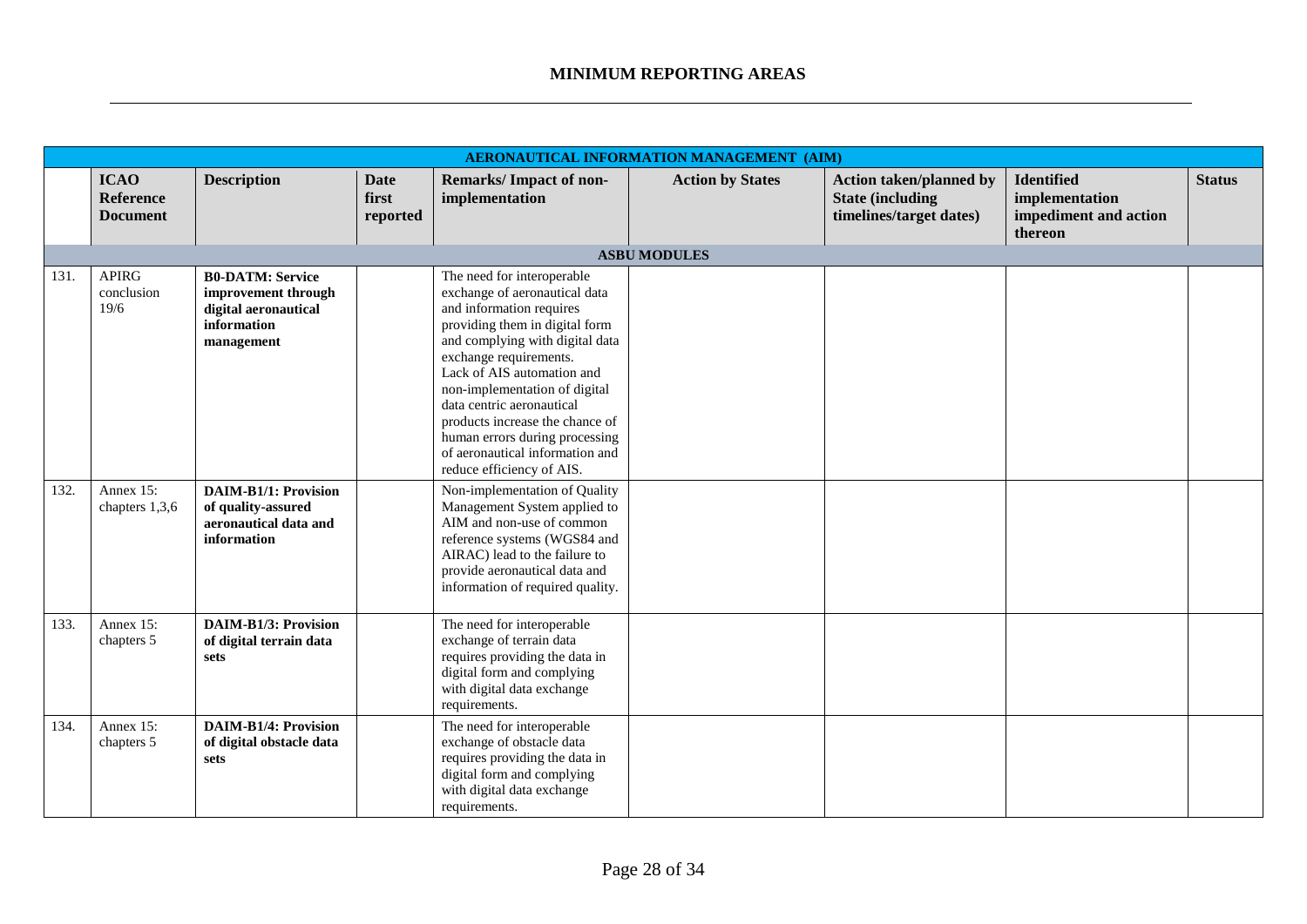|      | <b>AERONAUTICAL METEOROLOGY (MET)</b>                                                                                            |                                          |                                  |                                                                                                                                                                                                                                                                                                                                                                                                                                                                                                                                                                              |                         |                                                                                       |                                                                         |               |  |  |  |
|------|----------------------------------------------------------------------------------------------------------------------------------|------------------------------------------|----------------------------------|------------------------------------------------------------------------------------------------------------------------------------------------------------------------------------------------------------------------------------------------------------------------------------------------------------------------------------------------------------------------------------------------------------------------------------------------------------------------------------------------------------------------------------------------------------------------------|-------------------------|---------------------------------------------------------------------------------------|-------------------------------------------------------------------------|---------------|--|--|--|
|      | <b>ICAO</b><br><b>Reference</b><br><b>Document</b>                                                                               | <b>Description</b>                       | <b>Date</b><br>first<br>reported | <b>Remarks</b><br>Impact of non-<br>implementation                                                                                                                                                                                                                                                                                                                                                                                                                                                                                                                           | <b>Action by States</b> | <b>Action taken/planned by</b><br><b>State (including)</b><br>timelines/target dates) | <b>Identified</b><br>implementation<br>impediment and action<br>thereon | <b>Status</b> |  |  |  |
| 135. | Annex 3,<br>Chapter 9,<br>App. 8                                                                                                 | <b>Fight briefing services</b>           |                                  | Deficiencies in providing<br>Aeronautical users with the<br>latest available information on<br>existing and/or expected<br>meteorological conditions<br>along the route to be flown, at<br>the aerodrome of intended<br>landing, alternate aerodromes<br>and other aerodromes as<br>relevant, may lead to safety<br>issues for aircrafts                                                                                                                                                                                                                                     |                         |                                                                                       |                                                                         |               |  |  |  |
| 136. | Annex 3,<br>Chapter 3, 4;<br>App. 2,3<br>AFI eANP<br>Volume II Part<br>V, Table II-2,<br>3; §2.2, §2.3,<br>§2.8, §2.11,<br>§2.12 | Met. observations and<br>report services |                                  | Lack of local routine and local<br>special reports (disseminated at<br>the aerodrome of origin) may<br>deprive aircrafts arriving<br>/departing of information on<br>hazardous weather conditions<br>at the airport, which constitutes<br>a safety risk.<br>Lack of routine and special<br>reports (disseminated beyond<br>the aerodrome of origin in<br>appropriate format) may affect<br>the effectiveness of the flight<br>planning and may affect<br>efficiency and safety of<br>aircrafts in-flight in case of<br>failure of VOLMET broadcast<br>and D-VOLMET services. |                         |                                                                                       |                                                                         |               |  |  |  |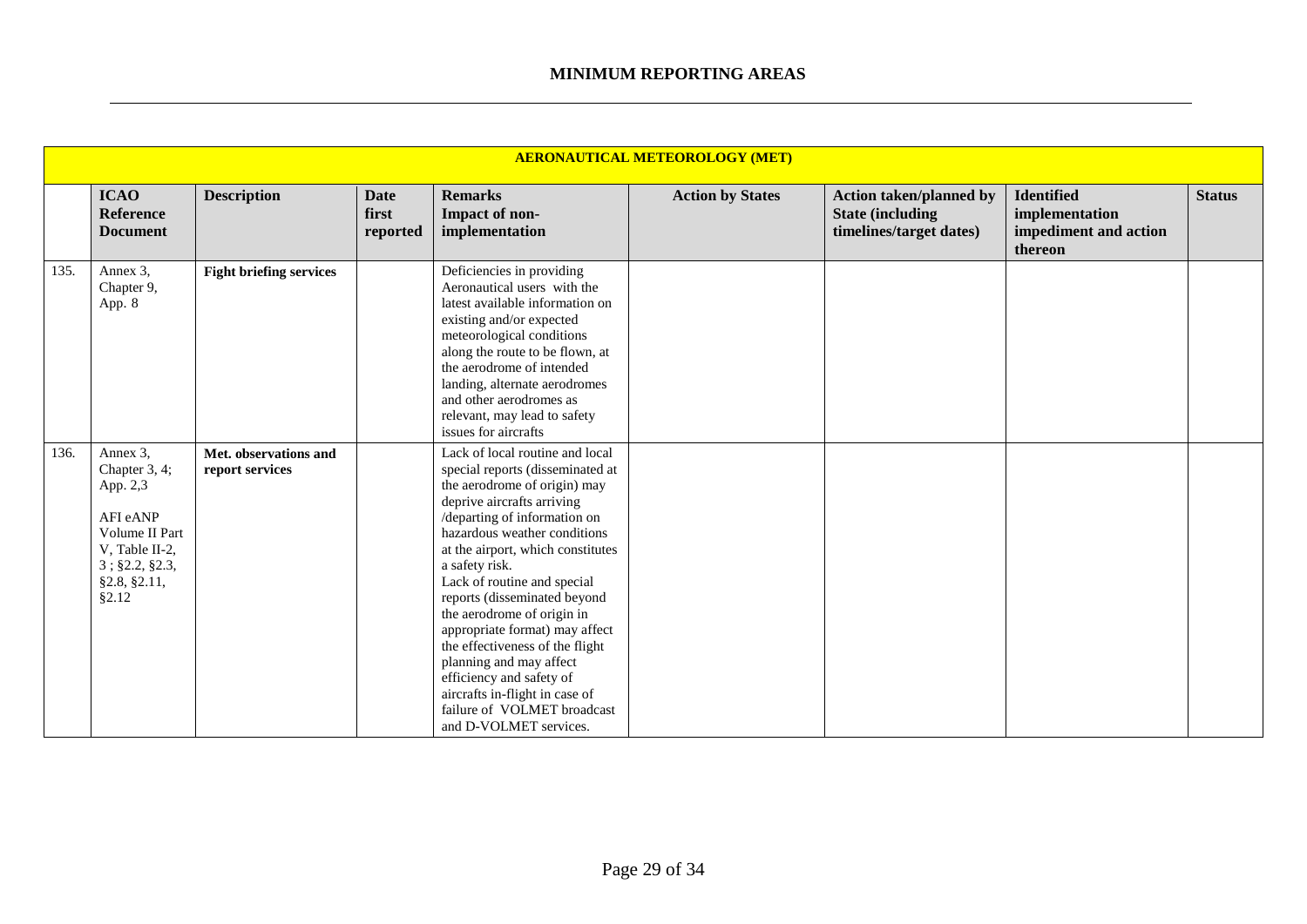|      |                                                                                                                      |                                                            |                                  |                                                                                                                                                                                                                                                                                                                                                                                                                                                                                  | <b>AERONAUTICAL METEOROLOGY (MET)</b> |                                                                                       |                                                                         |               |
|------|----------------------------------------------------------------------------------------------------------------------|------------------------------------------------------------|----------------------------------|----------------------------------------------------------------------------------------------------------------------------------------------------------------------------------------------------------------------------------------------------------------------------------------------------------------------------------------------------------------------------------------------------------------------------------------------------------------------------------|---------------------------------------|---------------------------------------------------------------------------------------|-------------------------------------------------------------------------|---------------|
|      | <b>ICAO</b><br><b>Reference</b><br><b>Document</b>                                                                   | <b>Description</b>                                         | <b>Date</b><br>first<br>reported | <b>Remarks</b><br>Impact of non-<br>implementation                                                                                                                                                                                                                                                                                                                                                                                                                               | <b>Action by States</b>               | <b>Action taken/planned by</b><br><b>State (including)</b><br>timelines/target dates) | <b>Identified</b><br>implementation<br>impediment and action<br>thereon | <b>Status</b> |
| 137. | Annex 3,<br>Chapter 3, 6;<br>App. 2,5<br>AFI eANP<br>Volume II Part<br>V Table II-2,<br>$§2.4 - §2.8,$<br>§3.5, §3.6 | Aeronautical<br>meteorological forecast                    |                                  | The failure of provision of<br>aeronautical meteorological<br>forecasts, or the provision of<br>aeronautical meteorological<br>forecasts not complying with<br>ICAO related SARPs may<br>affect flights operations<br>including descent phase,<br>landing and take-off.                                                                                                                                                                                                          |                                       |                                                                                       |                                                                         |               |
| 138. | Annex 3,<br>Chapter 7;<br>App. 6<br>AFI eANP Part<br>V Table II-1,<br>Tableau II-2                                   | <b>Aeronautical</b><br>meteorological<br>warnings services |                                  | The lack of provision<br>information on hazardous<br>weather phenomena at the<br>aerodrome in the form of<br>aeronautical meteorological<br>warnings (AD WRNG, WS<br>WRNG and Alerts) may lead to<br>safety issues for aircrafts for:<br>Aircrafts on the ground, parked<br>aircraft, and the aerodrome<br>facilities and services<br>Aircrafts on the approach path<br>or take-off path or during<br>circling approach : my<br>experience WS in the<br>approach/take-off paths. |                                       |                                                                                       |                                                                         |               |
| 139. | Annex 3,<br>Chapter 8;<br>App. 7                                                                                     | Aeronautical<br>climatological<br>information services     |                                  | The lack of climatological<br>information may cause some<br>issues for flight planning<br>specially when real time<br>information is missing.<br>the absence of climatological<br>information may represent<br>concerns for aeronautical users<br>including AGA, etc.                                                                                                                                                                                                            |                                       |                                                                                       |                                                                         |               |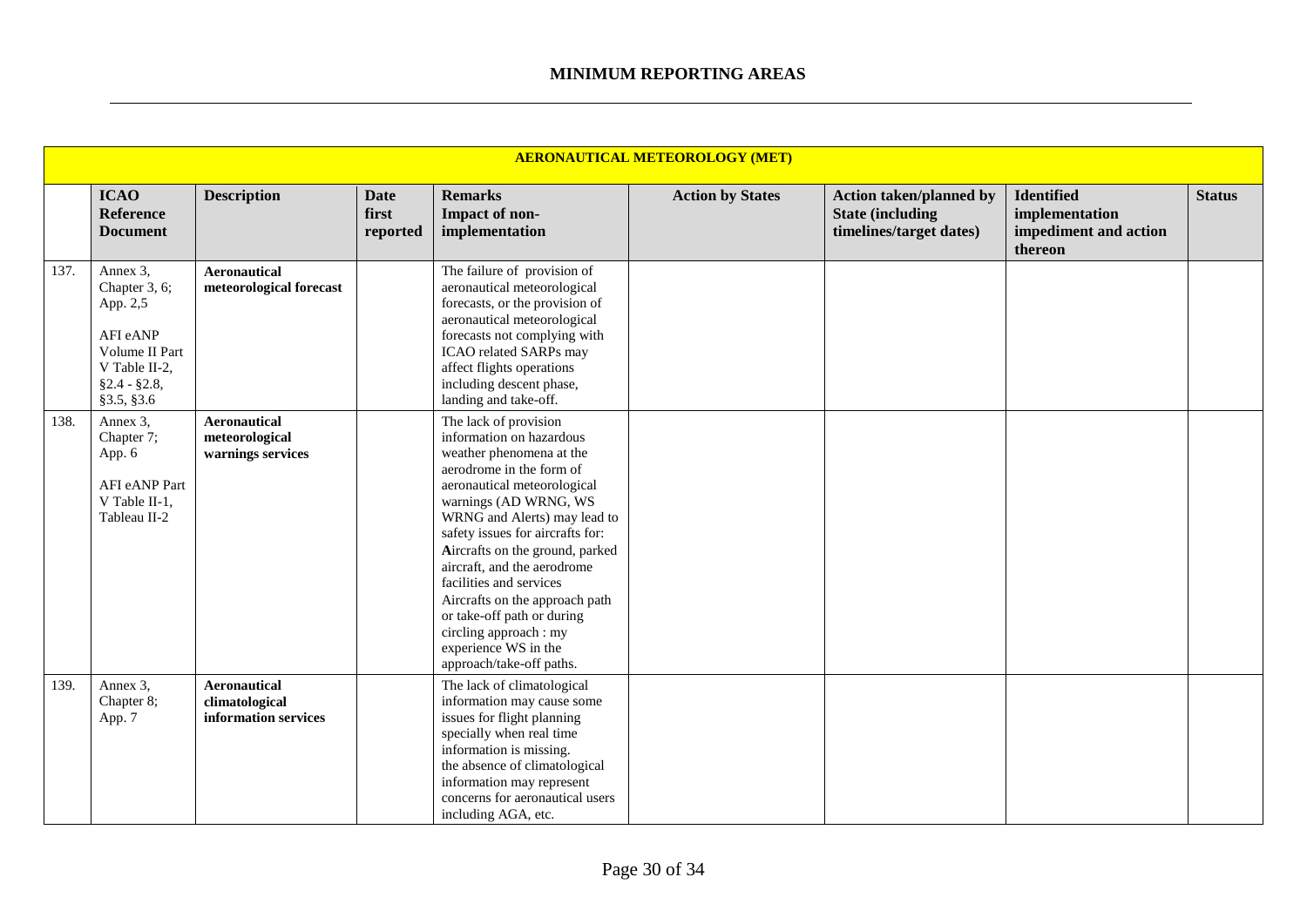|      |                                                                                                         |                                              |                                  |                                                                                                                                                                                                                                                                                | <b>AERONAUTICAL METEOROLOGY (MET)</b> |                                                                                      |                                                                         |               |
|------|---------------------------------------------------------------------------------------------------------|----------------------------------------------|----------------------------------|--------------------------------------------------------------------------------------------------------------------------------------------------------------------------------------------------------------------------------------------------------------------------------|---------------------------------------|--------------------------------------------------------------------------------------|-------------------------------------------------------------------------|---------------|
|      | <b>ICAO</b><br><b>Reference</b><br><b>Document</b>                                                      | <b>Description</b>                           | <b>Date</b><br>first<br>reported | <b>Remarks</b><br>Impact of non-<br>implementation                                                                                                                                                                                                                             | <b>Action by States</b>               | <b>Action taken/planned by</b><br><b>State (including</b><br>timelines/target dates) | <b>Identified</b><br>implementation<br>impediment and action<br>thereon | <b>Status</b> |
| 140. | Annex 3,<br>Chapter 3,7;<br>App.6<br>AFI eANP<br>Volume II Part<br>V Table II-1;<br>\$2.8, \$2.9, \$3.5 | <b>SIGMET</b> services                       |                                  | The lack of provision of<br>SIGMET information in<br>accordance with ICAO<br><b>MET</b> related SARPs will<br>keep in-flight aircrafts out<br>of information on en-route<br>hazardous weather<br>phenomena which may<br>adversely affect the safety<br>of high levels flights. |                                       |                                                                                      |                                                                         |               |
| 141. | Annex 3;<br>Chapter 3,7;<br>App.6                                                                       | <b>AIRMET</b> services<br>(where applicable) |                                  | The failure in providing<br>airspace users operating in the<br>low layers with the information<br>on en-route hazardous<br>phenomena (including the<br>development of those<br>phenomena in time and space),<br>may cause safety issues to low-<br>level flights               |                                       |                                                                                      |                                                                         |               |
| 142. | Annex 3;<br>Chapter 6,<br>App. 5                                                                        | <b>GAMET</b> services                        |                                  | The lack of area forecasts<br>covering the layer between the<br>ground and flight level 100 (or<br>up to flight level 150 in<br>mountainous areas, or higher,<br>where necessary) may<br>adversely cause safety issues to<br>aircrafts operating at the low<br>levels.         |                                       |                                                                                      |                                                                         |               |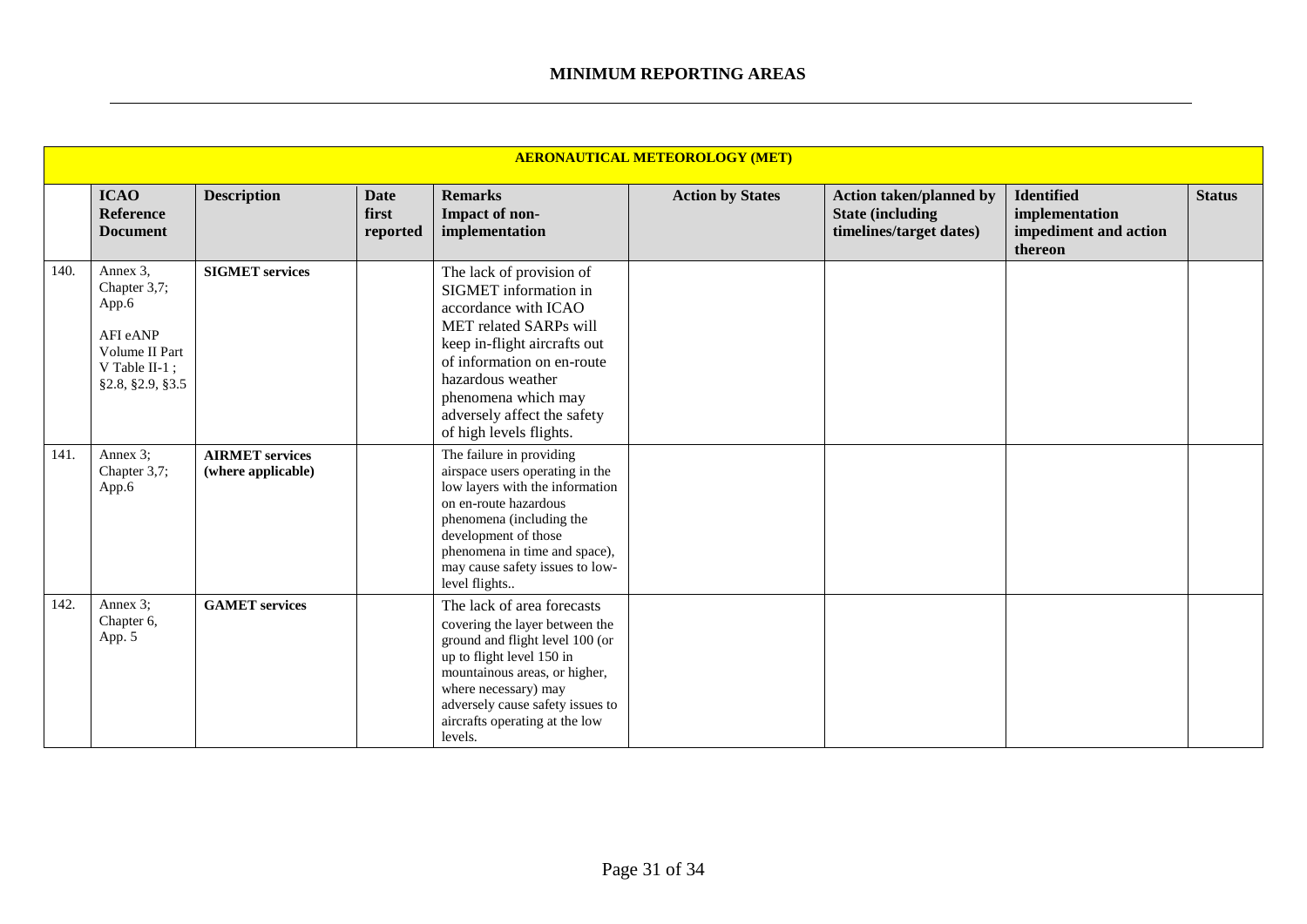|      | <b>AERONAUTICAL METEOROLOGY (MET)</b>                                        |                      |                                  |                                                                                                                                                                                                                                                                                                                                                                                                                                              |                         |                                                                                       |                                                                         |               |  |  |  |
|------|------------------------------------------------------------------------------|----------------------|----------------------------------|----------------------------------------------------------------------------------------------------------------------------------------------------------------------------------------------------------------------------------------------------------------------------------------------------------------------------------------------------------------------------------------------------------------------------------------------|-------------------------|---------------------------------------------------------------------------------------|-------------------------------------------------------------------------|---------------|--|--|--|
|      | <b>ICAO</b><br>Reference<br><b>Document</b>                                  | <b>Description</b>   | <b>Date</b><br>first<br>reported | <b>Remarks</b><br>Impact of non-<br>implementation                                                                                                                                                                                                                                                                                                                                                                                           | <b>Action by States</b> | <b>Action taken/planned by</b><br><b>State (including)</b><br>timelines/target dates) | <b>Identified</b><br>implementation<br>impediment and action<br>thereon | <b>Status</b> |  |  |  |
| 143. | Annex 3;<br>Chapter 5;<br>App. 4,6                                           | <b>AIREP</b>         |                                  | The lack of the air-report<br>/special air-report may deprive<br>aircrafts of relevant information<br>on weather phenomena (Icing,<br>TURB, WS, Volcanic eruption,<br>Volcanic ash), which may<br>adversely affect the safety of<br>other aircrafts in the areas<br>affected.                                                                                                                                                                |                         |                                                                                       |                                                                         |               |  |  |  |
| 144. | Annex 3,<br>Chapter 3;<br>App.2<br>AFI eANP<br>Volume I Part<br>V §2.1, §2.1 | <b>WAFS</b> services |                                  | In the Africa-Indian Ocean<br>Region, WAFS products in<br>digital form should be<br>disseminated to AFI States by<br>WAFC London using the<br>Secure SADIS FTP service<br>and/or WIFS. The lack of the<br>development of capacities by<br>the State to receive and<br>disseminate WAFS services in<br>accordance with the related<br>ICAO SARPs will mainly<br>cause safety issues for en-route<br>aircrafts operating at the high<br>levels |                         |                                                                                       |                                                                         |               |  |  |  |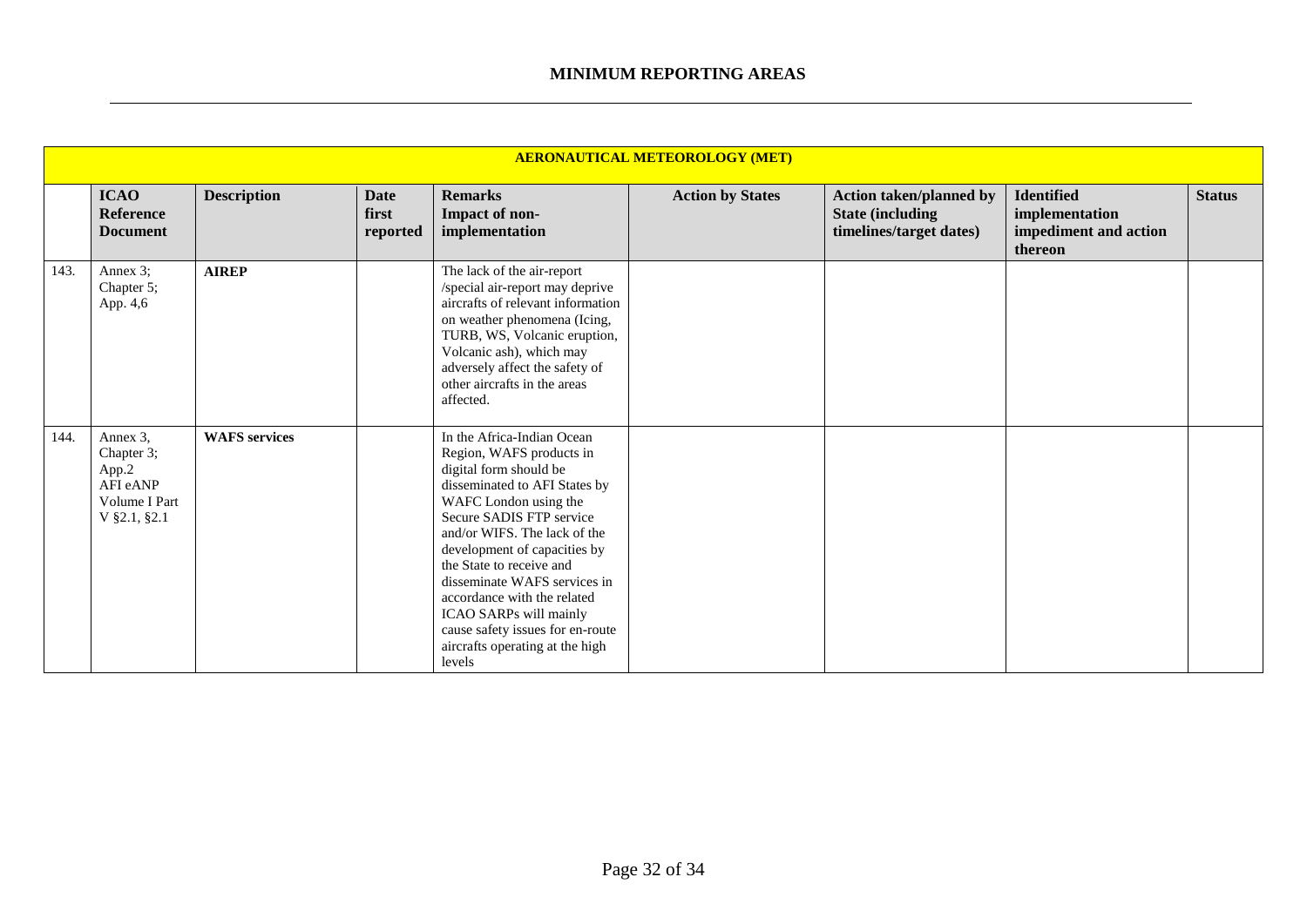|      | <b>AERONAUTICAL METEOROLOGY (MET)</b>                                                                                                                              |                                       |                                  |                                                                                                                                                                                                                                                                                                                                             |                         |                                                                                       |                                                                         |               |  |  |
|------|--------------------------------------------------------------------------------------------------------------------------------------------------------------------|---------------------------------------|----------------------------------|---------------------------------------------------------------------------------------------------------------------------------------------------------------------------------------------------------------------------------------------------------------------------------------------------------------------------------------------|-------------------------|---------------------------------------------------------------------------------------|-------------------------------------------------------------------------|---------------|--|--|
|      | <b>ICAO</b><br>Reference<br><b>Document</b>                                                                                                                        | <b>Description</b>                    | <b>Date</b><br>first<br>reported | <b>Remarks</b><br>Impact of non-<br>implementation                                                                                                                                                                                                                                                                                          | <b>Action by States</b> | <b>Action taken/planned by</b><br><b>State (including)</b><br>timelines/target dates) | <b>Identified</b><br>implementation<br>impediment and action<br>thereon | <b>Status</b> |  |  |
| 145. | Annex 3,<br>Chapter 3;<br>App.2<br>AFI eANP<br>Volume I Part<br>$V$ §2.3, §2.4;<br>Table AFI Met<br>$I-1$<br>AFI eANP<br>Volume II Part<br>V Table FAI<br>MET II-1 | <b>IAVW</b> services                  |                                  | The failure of providing as<br>required by ICAO SARPs and<br>Air Navigation Plan, relevant<br>information on volcanic ash in<br>case of volcanic eruption, will<br>cause serious safety issues for<br>aircrafts operating in the<br>affected areas.                                                                                         |                         |                                                                                       |                                                                         |               |  |  |
| 146. | Annex 3,<br>Chapter 3;<br>App.2<br>AFI eANP<br>Volume I Part<br>V §2.5<br>AFI eANP<br>Volume II Part<br>V Table FAI<br>MET II-1                                    | <b>TCAC</b> services                  |                                  | Failure by the AFI MWOs to<br>develop capabilities to receive<br>and deal with TC advisories<br>issued by TCAC La reunion in<br>accordance with ICAO related<br>SARPs will cause safety issues<br>to airspace users operating in<br>the affected areas.                                                                                     |                         |                                                                                       |                                                                         |               |  |  |
| 147. | Annex 3<br>Chapter 3<br>§3.8; App. 2                                                                                                                               | Space weather advisory<br>information |                                  | Failure to provide airspace<br>users with relevant information<br>on space weather in conformity<br>with ICAO SARPs, may result<br>in safety risks that can affect<br>airborne HF communications<br>systems, Communications via<br>satellite (propagation,<br>absorption), GNSS-based<br>navigation and surveillance<br>(degradation) GNSS. |                         |                                                                                       |                                                                         |               |  |  |